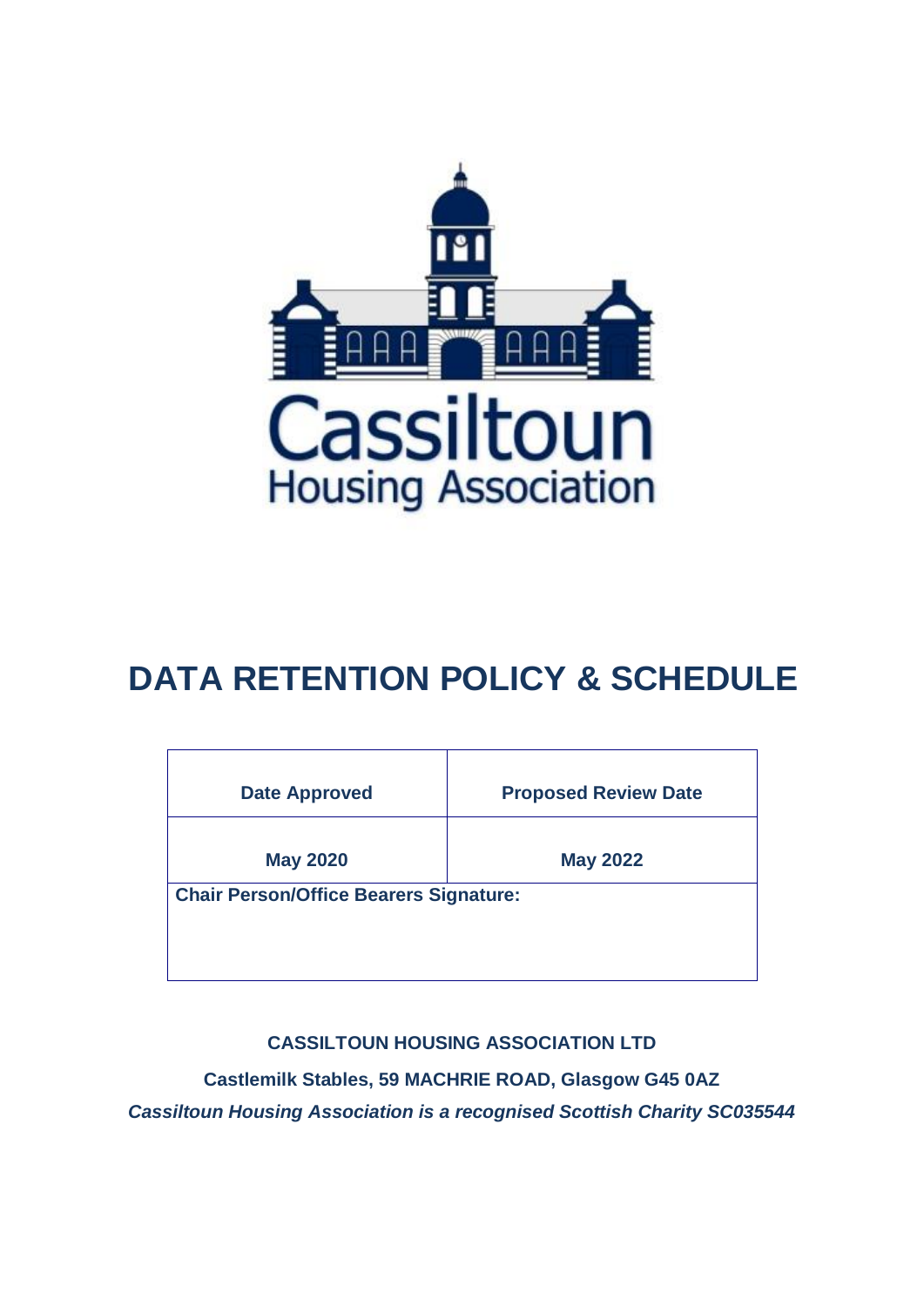## **Introduction**

The General Data Protection Regulation (GDPR) provides that organisations which process personal data must not retain that data for any longer than is *necessary* for the purposes for which the personal data are processed.

## **Purpose**

This policy details the approach of Cassiltoun Housing Association to the retention, deletion and destruction of personal data. All members of staff are obliged to familiarise themselves with this policy and refer to it on an ongoing basis to ensure that its terms are implemented and complied with.

## **Storage of Personal Data**

Cassiltoun Housing Association stores personal data in a variety of ways. This includes hard copy documents, emails, digital documents stored on desktop computers, laptops, phones and other devices, data stored on our servers and in our cloud-based storage, along with data stored by third parties on our behalf.

When updating, rectifying, erasing and deleting any personal data, due care must be taken to ensure that all personal data held in all locations (including back-up storage) and in all forms is dealt with securely and to ensure that a consistent and accurate record of personal data is maintained.

## **Retention of Personal Data**

Different types of personal data may need to be retained for different periods of time depending on the purposes for which the data is processed and the legal and regulatory retention requirements in relation to certain categories of data.

In determining the appropriate retention period consideration should be given to the following factors:

- a) the purposes for which the personal data is processed;
- b) the legal basis for processing that personal data;
- c) legal requirements for retention (particularly employment and health and safety law); and
- d) regulatory requirements.

An appropriate retention period should be identified for each category of personal data. Data subjects must be informed of the retention period which applies to their personal data or, if there is no fixed retention period, the criteria used to determine that period; and where the purposes for which the data is processed have changed, any new retention period.

All personal data processed by Cassiltoun Housing Association shall be retained in accordance with the periods set out in the retention schedule below.

Personal data will be retained in accordance with the appropriate retention period and permanently deleted and/or securely destroyed in accordance with this policy. No personal data shall be destroyed or deleted other than in accordance with this policy.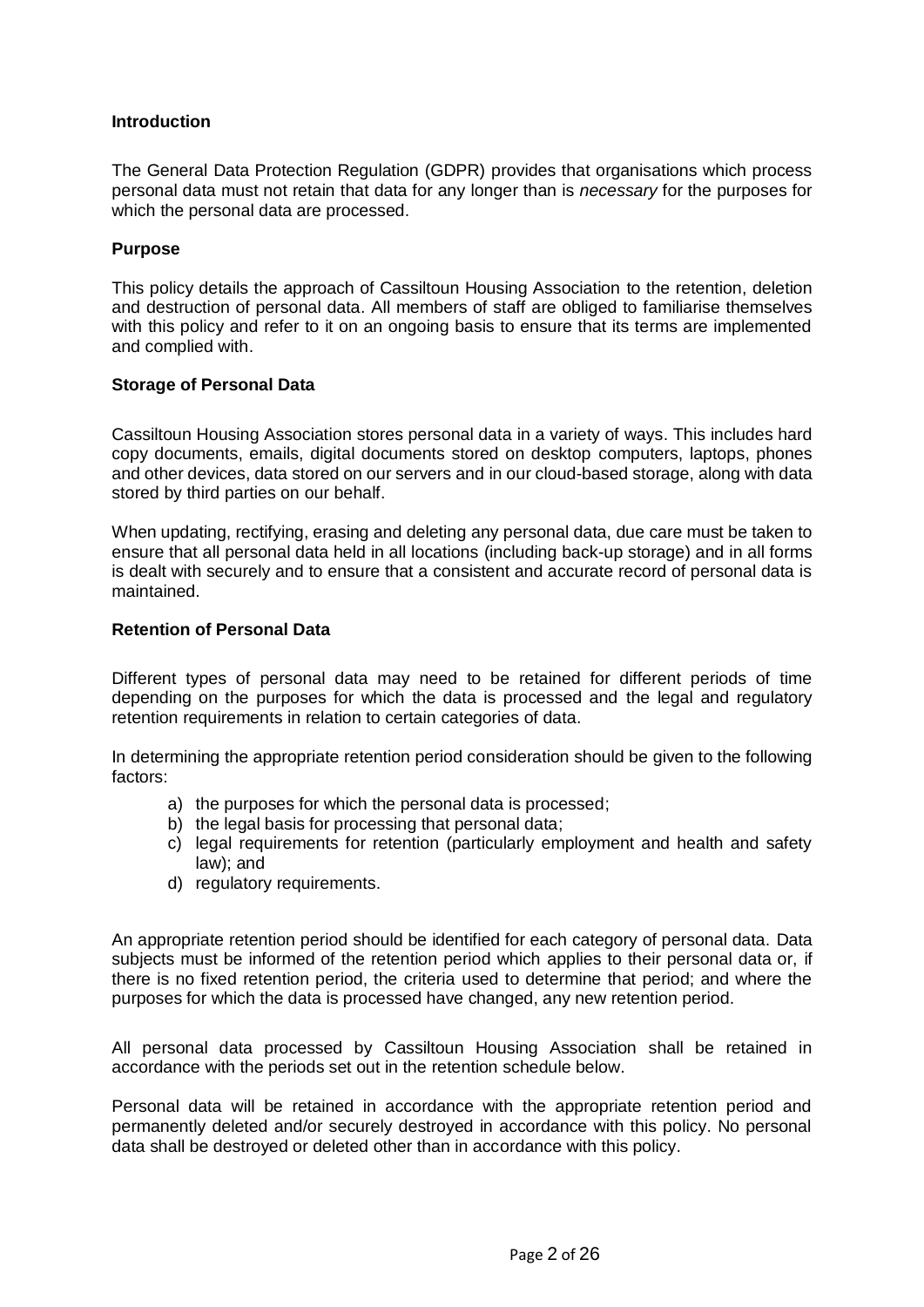# **Review and Deletion of Personal Data**

A review of the personal data processed by Cassiltoun Housing Association will be carried out every 2 years. During the course of this review we will:

- a) Review the retention periods for each category of personal data processed and whether any alteration to these periods is required
- b) Identify personal data which is due for destruction and deletion
- c) Arrange for the secure deletion and destruction of personal data which will no longer be retained

## **Data Subject Rights**

Under the GDPR data subjects are entitled, in *certain circumstances* to require the erasure of their personal data. Any request from a data subject must be passed to the Corporate Services Department as soon as possible.

A data subject may insist on erasure of their personal data where:

- a) it is no longer necessary for the purposes for which it was processed;
- b) where consent has been withdrawn by the data subject;
- c) where there is no legal basis for the processing of the data; or
- d) where there is a legal obligation to delete the data.

The data subject's rights to erasure are not absolute and do not apply to personal data where processing is necessary for:

- a) exercising the rights of freedom of expression;
- b) to comply with a legal obligation in the public interest or in the exercise of an official authority;
- c) for public health reasons;
- d) for archiving purposes; and
- e) for the establishment, exercise or defence of legal claims.

Where personal data is erased following receipt of a request by a data subject Cassiloun Housing Association will confirm in writing to the data subject that their personal data has been destroyed. Such a response shall be issued to the data subject unless it is impossible or requires disproportionate effort to do so.

Where any request for erasure is refused, Cassiltoun Housing Association will advise the data subject in writing that their request has been refused and detail the reasons for refusal.

#### **Monitoring and Review**

This policy was developed in May 2020 and shall be regularly monitored and reviewed, at least every two years or in the event of any significant changes.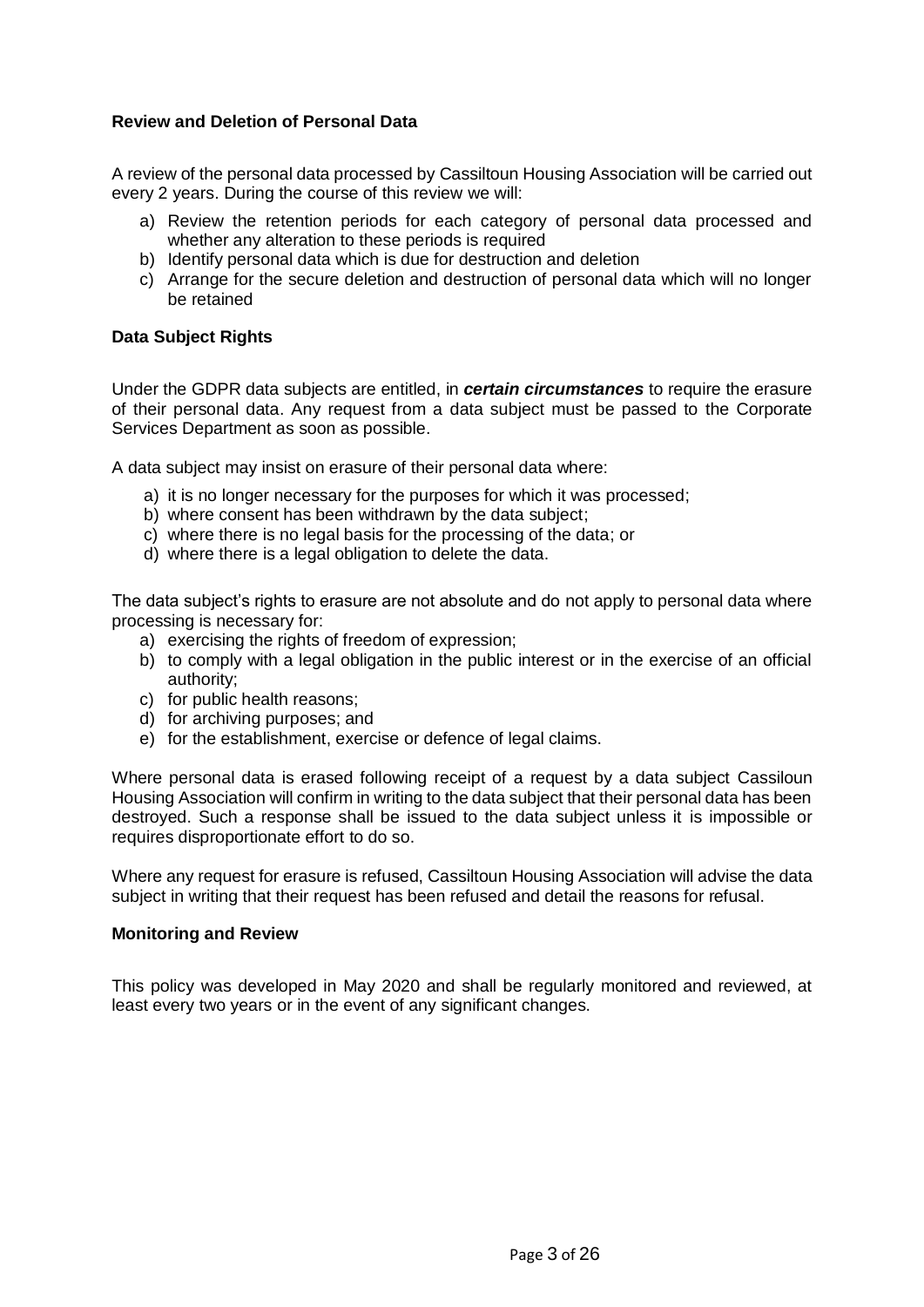| No.  | <b>Function</b> | <b>Record type</b>                                                                                             | <b>Retention trigger</b> | <b>Minimum statutory</b><br>retention period                                                                                               | Recommended<br>retention period                                           | <b>Retention source</b>                                                                                                                                                                                                                 | <b>Reason for retention</b>         |
|------|-----------------|----------------------------------------------------------------------------------------------------------------|--------------------------|--------------------------------------------------------------------------------------------------------------------------------------------|---------------------------------------------------------------------------|-----------------------------------------------------------------------------------------------------------------------------------------------------------------------------------------------------------------------------------------|-------------------------------------|
|      |                 |                                                                                                                |                          | 1. Governance                                                                                                                              |                                                                           |                                                                                                                                                                                                                                         |                                     |
| 1.1  | Governance      | Organisation wide Corporate<br>Plans, Policies, Business<br>Continuity, Risk<br>Management and Strategies      | Superseded document      | N/A                                                                                                                                        | 1 year after superseded<br>(longer if required for<br>historical reasons) |                                                                                                                                                                                                                                         | Best practice                       |
| 1.2  | Governance      | Governance documentation                                                                                       |                          | N/A                                                                                                                                        | Life of company                                                           |                                                                                                                                                                                                                                         | Required for charitable<br>status.  |
| 1.3  | Governance      | Constitution, Aims and<br>Objectives                                                                           |                          | Life of company                                                                                                                            | Life of company                                                           |                                                                                                                                                                                                                                         | Required for charitable<br>status.  |
| 1.4  | Governance      | Record of HMRC<br>confirmation of charitable<br>status                                                         | End of financial year    | Minimum 1 year to end of<br>financial year - required for<br>Annual Return as a<br>minimum                                                 | Life of company                                                           | <b>ICSA</b>                                                                                                                                                                                                                             | Annual return and best<br>practice. |
| 1.5  | Governance      | Record of charitable<br>registration                                                                           |                          | Life of company                                                                                                                            | Life of company                                                           | <b>ICSA</b>                                                                                                                                                                                                                             | Best practice.                      |
| 1.6  | Governance      | Certificate of Incorporation                                                                                   |                          | Life of company                                                                                                                            | Life of company                                                           | Companies Act 2006 section 15                                                                                                                                                                                                           | Legal compliance                    |
| 1.7  | Governance      | Memorandum of Association                                                                                      |                          | Life of company                                                                                                                            | Life of company                                                           | Companies Act 2006 section 32                                                                                                                                                                                                           | Legal compliance                    |
| 1.8  | Governance      | Articles of Association/<br><b>Model Rules</b>                                                                 |                          | Life of company                                                                                                                            | Life of company                                                           | Companies Act 2006 section 32                                                                                                                                                                                                           | Legal compliance                    |
| 1.9  | Governance      | Certificate of registration<br>with housing regulator                                                          |                          | Life of company                                                                                                                            | Life of company                                                           | <b>ICSA</b>                                                                                                                                                                                                                             | Best practice                       |
| 1.10 | Governance      | Record of registration and<br>certificate of incorporation<br>for change of name                               |                          | Life of company                                                                                                                            | Life of company                                                           | Companies Act 2006 section 80                                                                                                                                                                                                           | Legal compliance                    |
| 1.11 | Governance      | Registration documentation<br>(Co-operative and<br><b>Community Benefit</b><br>Societies)                      |                          | Life of company                                                                                                                            | Life of company                                                           | Co-operative and Community Benefit<br>Societies Act 2014 section 3                                                                                                                                                                      | Legal compliance                    |
| 1.12 | Governance      | <b>Internal Audit</b><br>correspondence, terms of<br>reference, meeting minutes,<br>related papers and reports | After audit              | N/A                                                                                                                                        | 5 years                                                                   |                                                                                                                                                                                                                                         | Best practice                       |
| 1.13 | Governance      | Board member documents -<br>apt letters, SLAs, bank<br>details etc.                                            | Membership ceases        | 6 years after board<br>membership ceases<br>though some details<br>should be destroyed when<br>membership ceases e.g.<br>bank details etc. | 6 years                                                                   | GDPR Article 5(1) (e) requires that<br>personal data shall be kept in a form<br>which permits identification of data<br>subjects for no longer than is necessary<br>CA 2006 recommendation for docs post<br>termination of directorship | Legal compliance                    |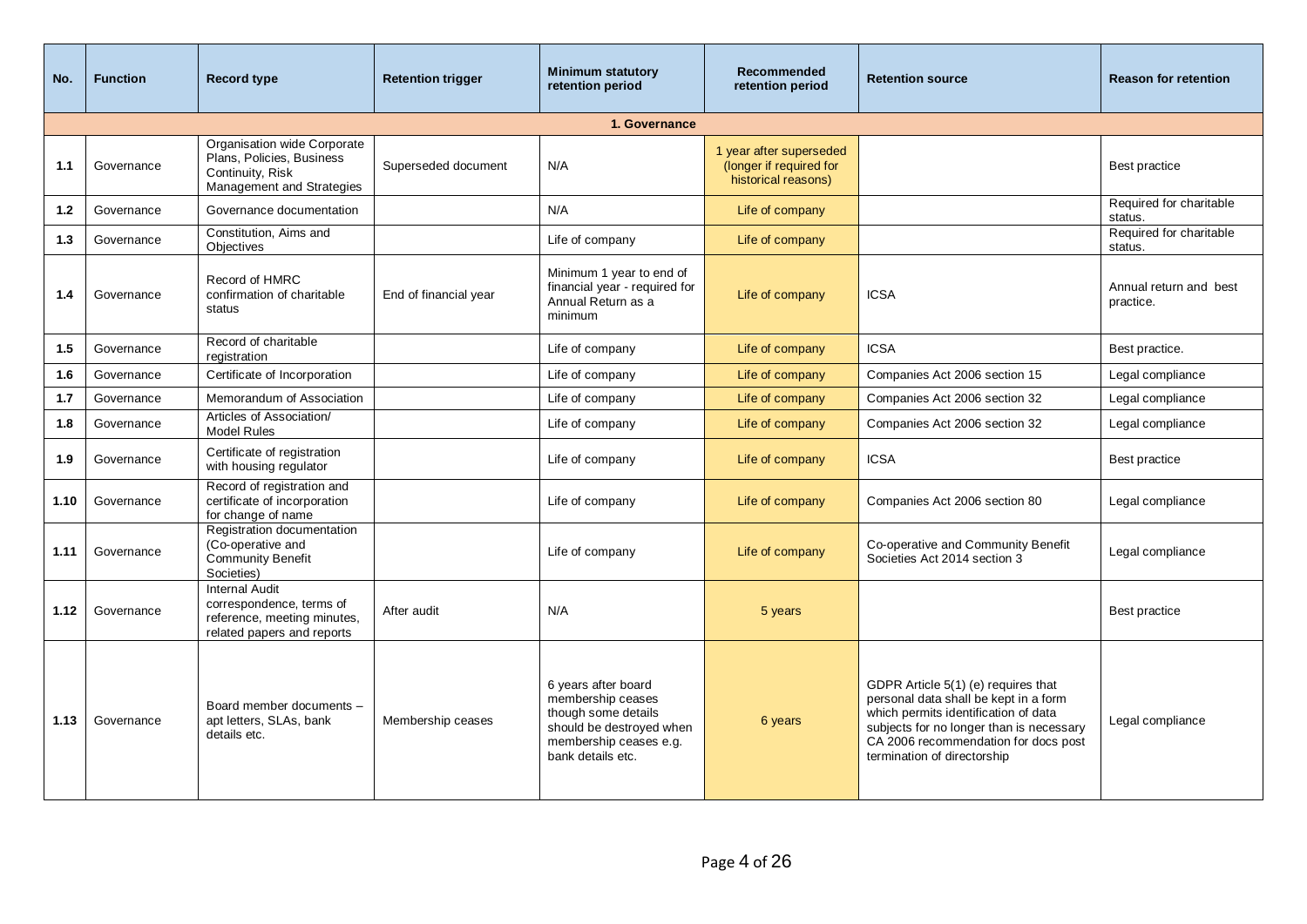| No. | <b>Function</b>    | <b>Record type</b>           | <b>Retention trigger</b> | <b>Minimum statutory</b><br>retention period | Recommended<br>retention period                          | <b>Retention source</b>                                                  | <b>Reason for retention</b> |
|-----|--------------------|------------------------------|--------------------------|----------------------------------------------|----------------------------------------------------------|--------------------------------------------------------------------------|-----------------------------|
|     |                    |                              |                          | 2. Data Governance                           |                                                          |                                                                          |                             |
| 2.1 | Data<br>Governance | Emails                       | No longer active         | receipt of email                             | Archived after 6<br>months<br>Destroyed after 2<br>vears | Ofcom<br>National archive guidance ranges from<br>90 days to four years. | Best practice               |
| 2.2 | Data<br>Governance | CCTV                         | Date of recording        | Minimum time necessary                       | 30 days                                                  | <b>DPA</b>                                                               | Best practice               |
| 2.3 | Data<br>Governance | Call Recordings              | Date of recording        | Minimum time necessary                       | 6 months                                                 | FCA Handbook, conduct of business 11.8                                   | Best practice               |
| 2.4 | Data<br>Governance | Data Subject Access Requests | Data sent                | 6 months                                     | 1 year                                                   | ICO                                                                      | Best practice               |
| 2.5 | Data<br>Governance | Films / Videos               | Date of recording        | Minimum time necessary                       | 3 years                                                  |                                                                          | Best practice               |
| 2.6 | Data<br>Governance | Data Breach Records          | Date of recording        | N/A                                          | 6 years                                                  |                                                                          | Best practice               |
| 2.7 | Data<br>Governance | <b>Fraud Records</b>         | Date of recording        | 6 years                                      | 6 years                                                  | <b>FCA Handbook</b>                                                      | Best practice               |
| 2.8 | Data<br>Governance | Data Subject Access Requests | Data sent                | 6 months                                     | 1 year                                                   | <b>ICO</b>                                                               | Best practice               |

| No. | <b>Function</b> | <b>Record type</b>                                            | <b>Retention trigger</b> | <b>Minimum statutory</b><br>retention period                                        | Recommended<br>retention period                                                     | <b>Retention source</b>                   | <b>Reason for retention</b>                                          |  |  |  |
|-----|-----------------|---------------------------------------------------------------|--------------------------|-------------------------------------------------------------------------------------|-------------------------------------------------------------------------------------|-------------------------------------------|----------------------------------------------------------------------|--|--|--|
|     | 3. Meetings     |                                                               |                          |                                                                                     |                                                                                     |                                           |                                                                      |  |  |  |
| 3.1 | Meetings        | Notice of meetings                                            |                          | N/A                                                                                 | 6 years                                                                             |                                           | In case of challenge to<br>validity of meeting or<br>resolutions     |  |  |  |
| 3.2 | Meetings        | Executive meeting agendas,<br>papers, minutes and resolutions |                          | N/A                                                                                 | 10 years                                                                            |                                           | Best practice                                                        |  |  |  |
| 3.3 | Meetings        | Board and Committee meeting<br>minutes and resolutions        | Date of meeting          | 10 years from the date of<br>the meeting of extant<br>company or life of<br>company | 10 years from the<br>date of the meeting<br>of extant company<br>or life of company | Companies Act 2006 section 248 and<br>249 | Legal compliance                                                     |  |  |  |
| 3.4 | Meetings        | Board and Committee meeting<br>agendas and papers             | Date of meeting          | 10 years from the date of<br>the meeting of extant<br>company or life of<br>company | 10 years from the<br>date of the meeting<br>of extant company<br>or life of company | Companies Act 2006 section 248 and<br>250 | Best practice (if required<br>to support minutes and<br>resolutions) |  |  |  |
| 3.5 | Meetings        | Shareholder meeting minutes<br>and resolutions                | Date of meeting          | Life of company                                                                     | Life of company                                                                     | Companies Act 2006 section 356            | Legal compliance                                                     |  |  |  |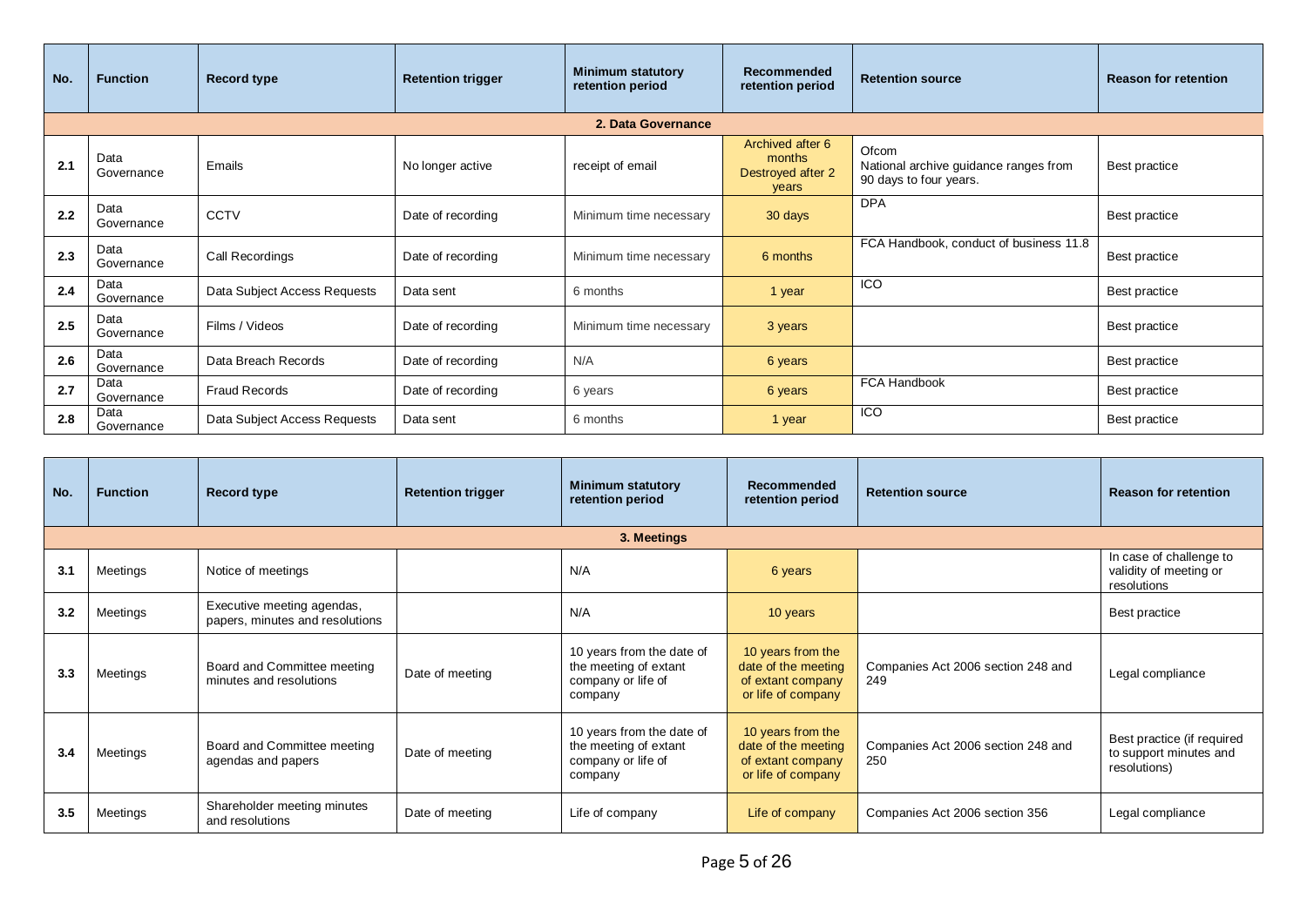| No. | <b>Function</b> | Record type                                        | <b>Retention trigger</b> | <b>Minimum statutory</b><br>retention period | Recommended<br>retention period | <b>Retention source</b>             | <b>Reason for retention</b>                                          |
|-----|-----------------|----------------------------------------------------|--------------------------|----------------------------------------------|---------------------------------|-------------------------------------|----------------------------------------------------------------------|
| 3.6 | Meetings        | Shareholder meeting agendas<br>and papers          | Date of meeting          | N/A                                          | Life of company                 |                                     | Best practice (if required<br>to support minutes and<br>resolutions) |
| 3.7 | Meetings        | Minutes and resolutions of<br>trustees (charities) | Date of meeting          | Life of company                              | Life of company                 | Charity Commission requirement CC48 | Legal compliance                                                     |

| No.  | <b>Function</b>                         | <b>Record type</b>                                                      | <b>Retention trigger</b> | <b>Minimum statutory</b><br>retention period | <b>Recommended</b><br>retention period | <b>Retention source</b>                                                                                                              | <b>Reason for retention</b>                           |
|------|-----------------------------------------|-------------------------------------------------------------------------|--------------------------|----------------------------------------------|----------------------------------------|--------------------------------------------------------------------------------------------------------------------------------------|-------------------------------------------------------|
|      |                                         |                                                                         |                          | 4. Regulations and Statutory Returns         |                                        |                                                                                                                                      |                                                       |
| 4.1  | Regulations and<br>Statutory<br>Returns | Audited financial statements                                            | Submission               | Minimum of 3 years                           | 6 years                                | Companies Act 2006 section 388 and<br>Professional Standards Authority and<br>National Archives recommendations for<br>best practice | Legal compliance and<br>best practice                 |
| 4.2  | Regulations and<br>Statutory<br>Returns | Sealing register                                                        |                          | Life of company                              | Life of company                        | Companies Act 1985                                                                                                                   | Legal compliance                                      |
| 4.3  | Regulations and<br>Statutory<br>Returns | Annual Statutory Returns to the<br>Regulator                            | Submission               | Minimum of 1 year from<br>submission         | Life of company                        | Co-operative and Community Benefit<br>Societies Act 2014 section 90                                                                  | Legal compliance and<br>best practice                 |
| 4.4  | Regulations and<br>Statutory<br>Returns | Register of directors and<br>secretaries                                |                          | Life of company                              | Life of company                        | Companies Act 2006 section 162                                                                                                       | Legal compliance                                      |
| 4.5  | Regulations and<br>Statutory<br>Returns | Register of shareholding<br>members                                     |                          | Life of company                              | Life of company                        | Companies Act 2006 section 113                                                                                                       | Legal compliance                                      |
| 4.6  | Regulations and<br>Statutory<br>Returns | Register of share certificates                                          |                          | Life of company                              | Life of company                        | Companies Act 1984 s.325                                                                                                             | Legal compliance                                      |
| 4.7  | Regulations and<br>Statutory<br>Returns | Declarations of interest                                                |                          | Life of company                              | Life of company                        | Company Act 2006 section 177 (implied)                                                                                               | Legal compliance                                      |
| 4.8  | Regulations and<br>Statutory<br>Returns | List of members (Communities &<br>Benefit Society')                     |                          | Life of company                              | Life of company                        | <b>Registrar of Friendly Societies</b>                                                                                               | Required by Registrar of<br><b>Friendly Societies</b> |
| 4.9  | Regulations and<br>Statutory<br>Returns | Nursing home and residential<br>care homes registration<br>certificates | End of management        | N/A                                          | 7 years following<br>end of management | <b>Care Quality Commission Guidelines</b>                                                                                            | Best practice                                         |
| 4.10 | Regulations and<br>Statutory<br>Returns | Nursing home and residential<br>care homes inspection reports           | End of management        | 7 years following end of<br>management       | 7 years following<br>end of management | <b>Care Quality Commission Guidelines</b><br>and Limitation Act 1980                                                                 | Legal compliance and<br>best practice                 |
|      |                                         |                                                                         |                          | 5. Strategic Management                      |                                        |                                                                                                                                      |                                                       |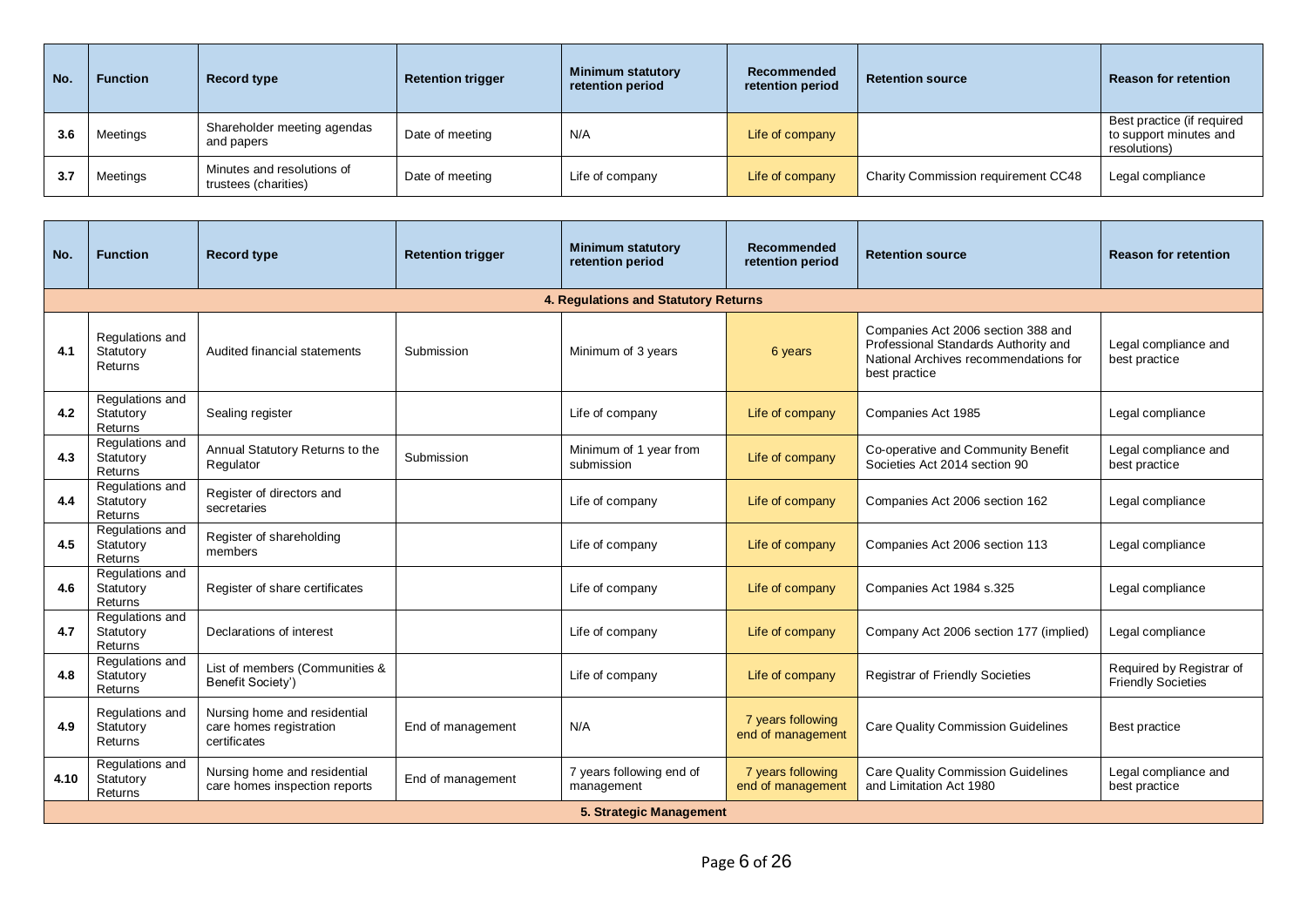| No. | <b>Function</b> | <b>Record type</b>                             | <b>Retention trigger</b>       | Minimum statutory<br>retention period | Recommended<br>retention period | <b>Retention source</b> | <b>Reason for retention</b> |
|-----|-----------------|------------------------------------------------|--------------------------------|---------------------------------------|---------------------------------|-------------------------|-----------------------------|
| 5.1 | Strategic       | Business Plans and supporting<br>documentation | End of Business Plan<br>Period | N/A                                   | 5 years                         |                         | Best practice               |

| No. | <b>Function</b> | <b>Record type</b>                                                                                                                                                                                                                                                                                                                                                                           | <b>Retention trigger</b> | <b>Minimum statutory</b><br>retention period | <b>Recommended</b><br>retention period | <b>Retention source</b>                                                                                                                                                                                                                                                                                                                                                                                  | <b>Reason for retention</b>           |
|-----|-----------------|----------------------------------------------------------------------------------------------------------------------------------------------------------------------------------------------------------------------------------------------------------------------------------------------------------------------------------------------------------------------------------------------|--------------------------|----------------------------------------------|----------------------------------------|----------------------------------------------------------------------------------------------------------------------------------------------------------------------------------------------------------------------------------------------------------------------------------------------------------------------------------------------------------------------------------------------------------|---------------------------------------|
|     |                 |                                                                                                                                                                                                                                                                                                                                                                                              |                          | 6. Insurance                                 |                                        |                                                                                                                                                                                                                                                                                                                                                                                                          |                                       |
| 6.1 | Insurance       | Current/former policies:<br>- crime cover<br>- engineering inspection<br>- motor insurance<br>- property damage<br>- loss of commercial rent<br>- housing contents<br>- office contents<br>- works in progress cover<br>- business interruption cover<br>- all risks cover<br>- engineering insurance<br>- personal accident for staff<br>- professional indemnity<br>- crime/fidelity cover | End of policy term       | Life of company                              | Life of company                        | Limitation can commence from<br>knowledge of potential claim and not<br>necessarily the cause of the claim.<br>N.B. Housing Association Boards must<br>annually reaffirm formally their<br>continuation of the Voluntary Board<br>Members Liability Policy (automatically<br>provided via NHF membership). NCVO (<br>National Council for Voluntary<br>Organisations) recommends 3 years<br>after lapse. | Legal compliance and<br>best practice |
| 6.2 | Insurance       | Certificate of Employers' Liability<br>Insurance                                                                                                                                                                                                                                                                                                                                             | End of policy term       | N/A                                          | 40 years                               | 2008 regulations removed requirement<br>to retain for 40 years but need to be<br>mindful of 'long tail' industrial disease<br>claims, etc.                                                                                                                                                                                                                                                               | Best practice                         |
| 6.3 | Insurance       | Annual Insurance schedule                                                                                                                                                                                                                                                                                                                                                                    | End of year              | N/A                                          | Life of company                        | As current and former policies are kept<br>permanently (above), schedules should<br>be too.<br>Best practice                                                                                                                                                                                                                                                                                             | Best practice                         |
| 6.4 | Insurance       | Claims and related<br>correspondence                                                                                                                                                                                                                                                                                                                                                         | End of settlement        | N/A                                          | 2 years                                | Zurich Municipal recommendation.<br>NCVO recommends 3 years after<br>settlement                                                                                                                                                                                                                                                                                                                          | Best practice                         |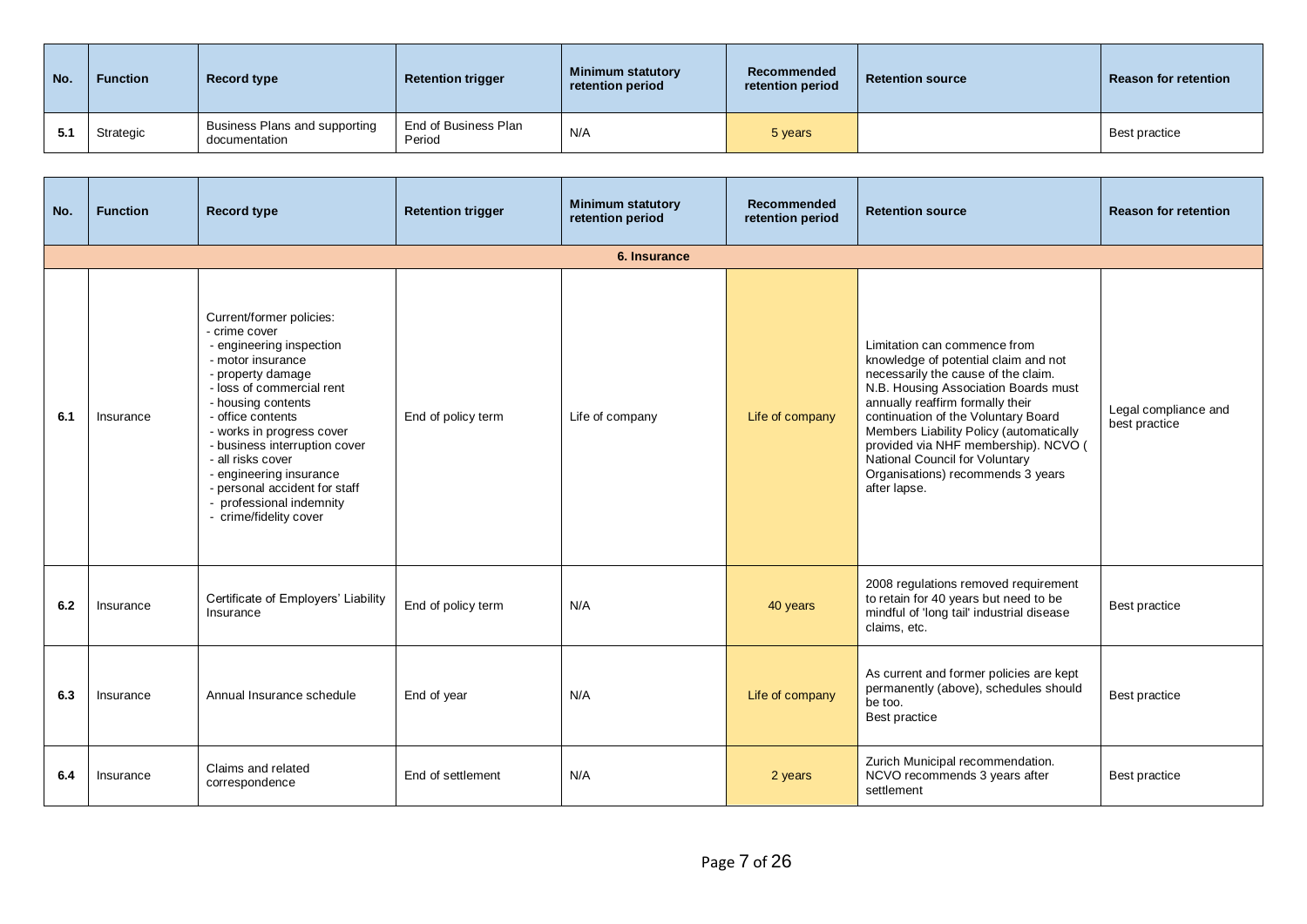| No. | <b>Function</b> | Record type                | <b>Retention trigger</b> | <b>Minimum statutory</b><br>retention period | Recommended<br>retention period        | <b>Retention source</b>                                                                 | <b>Reason for retention</b> |
|-----|-----------------|----------------------------|--------------------------|----------------------------------------------|----------------------------------------|-----------------------------------------------------------------------------------------|-----------------------------|
| 6.5 | Insurance       | Indemnities and guarantees | End of policy term       | N/A                                          | 6 years after expiry                   | Limitations Act 1980, Limitation for legal<br>proceedings. 12 years if related to land. | Legal compliance            |
| 6.6 | Insurance       | Group health policies      | End of benefits          | N/A                                          | 12 years after<br>cessation of benefit |                                                                                         | Best practice               |

| No. | <b>Function</b>                                   | <b>Record type</b>                                                                                                                                           | <b>Retention trigger</b> | <b>Minimum statutory</b><br>retention period | Recommended<br>retention period | <b>Retention source</b>                                                                                                                                                                             | <b>Reason for retention</b>           |  |  |  |  |
|-----|---------------------------------------------------|--------------------------------------------------------------------------------------------------------------------------------------------------------------|--------------------------|----------------------------------------------|---------------------------------|-----------------------------------------------------------------------------------------------------------------------------------------------------------------------------------------------------|---------------------------------------|--|--|--|--|
|     | 7. Finance                                        |                                                                                                                                                              |                          |                                              |                                 |                                                                                                                                                                                                     |                                       |  |  |  |  |
| 7.1 | Finance                                           | Accounting records for Limited<br>Company                                                                                                                    |                          | 6 years                                      | 6 years                         | <b>Companies Act Section 388</b><br>recommends 3 years. Taxes<br>Management Act 1970 (TMA) Sec20<br>(Taxes Management Act 1970) may<br>require any documents relating to tax<br>over 6 (plus) years | Legal compliance                      |  |  |  |  |
| 7.2 | Finance                                           | Accounting records for<br>Communities & Benefit Society'<br>Society or Charity                                                                               |                          | N/A                                          | 6 years                         |                                                                                                                                                                                                     | Best practice                         |  |  |  |  |
| 7.3 | Finance -<br>Cheques and<br>associated<br>records | Cash books/sheets                                                                                                                                            | End of Financial Year    | 6 years                                      | 6 years                         | HM treasury guidelines, National Audit<br>Office advice                                                                                                                                             | Legal compliance and<br>best practice |  |  |  |  |
| 7.4 | Finance -<br>Cheques and<br>associated<br>records | Petty cash records/books/sheets<br>Postage/courier account/cash<br>records<br>Register of postage expenditure<br>Postage paid record<br>Postage books sheets | End of Financial Year    | 2 years                                      | 2 years                         | HM treasury guidelines, National Audit<br>Office advice                                                                                                                                             | Legal compliance and<br>best practice |  |  |  |  |
| 7.5 | Finance -<br>Cheques and<br>associated<br>records | Creditors' history records                                                                                                                                   | End of Financial Year    | 6 years                                      | 6 years                         | HM treasury guidelines, National Audit<br>Office advice                                                                                                                                             | Legal compliance and<br>best practice |  |  |  |  |
| 7.6 | Finance -<br>Cheques and<br>associated<br>records | Statements of accounts<br>outstanding orders                                                                                                                 | End of Financial Year    | 2 years                                      | 2 years                         | HM treasury guidelines, National Audit<br>Office advice                                                                                                                                             | Legal compliance and<br>best practice |  |  |  |  |
| 7.7 | Finance -<br>Cheques and<br>associated<br>records | Vouchers - claims for payment,<br>purchase orders, requisition for<br>goods and services, accounts<br>payable, invoices and so on                            | End of Financial Year    | 6 years                                      | 6 years                         | HM treasury guidelines, National Audit<br>Office advice                                                                                                                                             | Legal compliance and<br>best practice |  |  |  |  |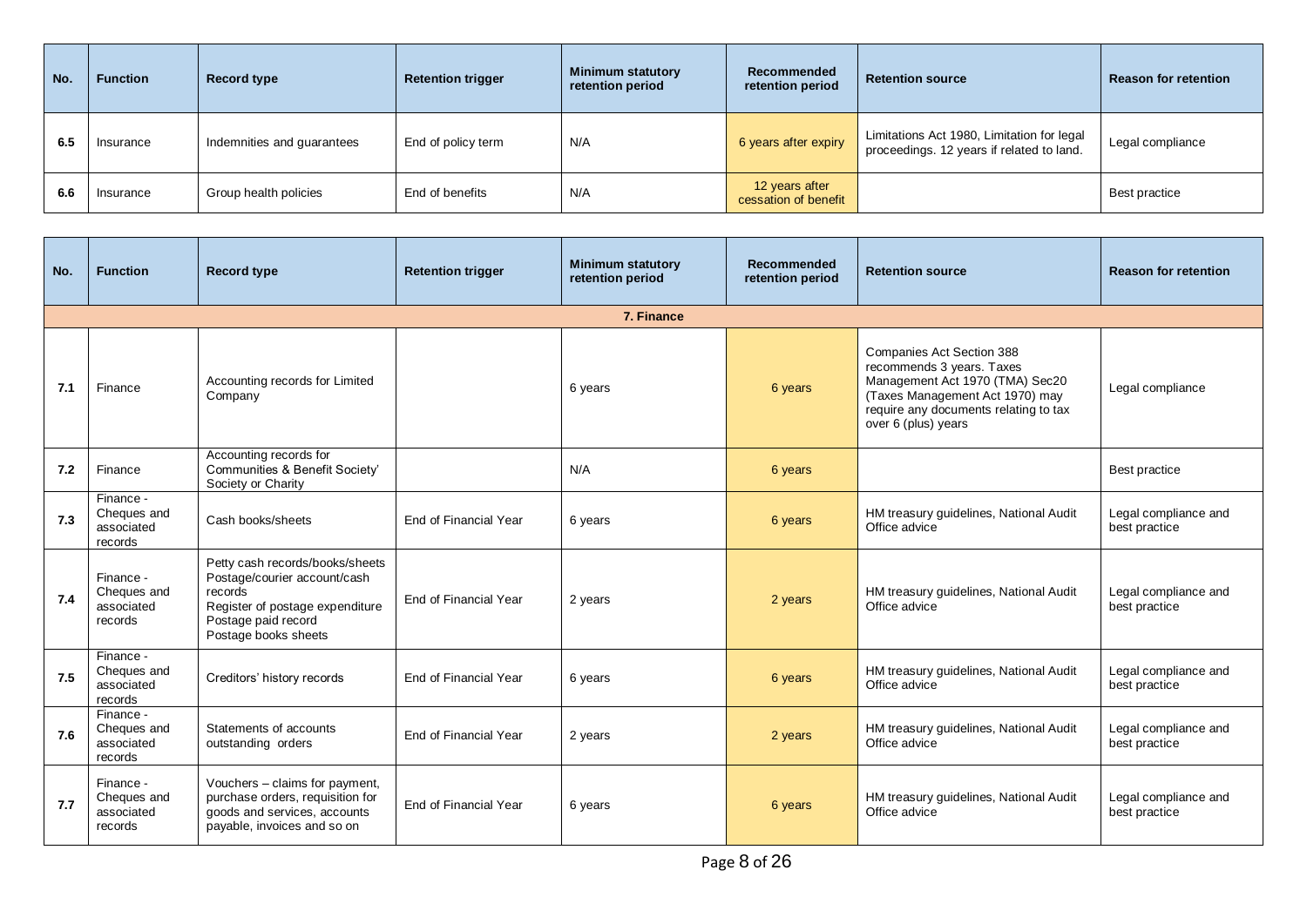| No.  | <b>Function</b>                                   | <b>Record type</b>                                                                                                                                                   | <b>Retention trigger</b> | <b>Minimum statutory</b><br>retention period | <b>Recommended</b><br>retention period | <b>Retention source</b>                                 | <b>Reason for retention</b>           |
|------|---------------------------------------------------|----------------------------------------------------------------------------------------------------------------------------------------------------------------------|--------------------------|----------------------------------------------|----------------------------------------|---------------------------------------------------------|---------------------------------------|
| 7.8  | Finance -<br>Cheques and<br>associated<br>records | Wages/salaries vouchers                                                                                                                                              | End of Financial Year    | 6 years                                      | 6 years                                | HM treasury guidelines, National Audit<br>Office advice | Legal compliance and<br>best practice |
| 7.9  | Finance -<br>Cheques and<br>associated<br>records | General and subsidiary ledgers<br>produced for the purposes of<br>preparing certified financial<br>statements or published<br>information                            | End of Financial Year    | 6 years                                      | 6 years                                | HM treasury guidelines, National Audit<br>Office advice | Legal compliance and<br>best practice |
| 7.10 | Finance -<br>Expenditure<br>records               | Cash books/sheets                                                                                                                                                    | End of Financial Year    | 6 years                                      | 6 years                                | HM treasury guidelines, National Audit<br>Office advice | Legal compliance and<br>best practice |
| 7.11 | Finance -<br>Expenditure<br>records               | Other ledgers (such as<br>contracts, costs, purchases)                                                                                                               | End of Financial Year    | 2 years                                      | 2 years                                | HM treasury guidelines, National Audit<br>Office advice | Legal compliance and<br>best practice |
| 7.12 | Finance -<br>Expenditure<br>records               | Journals - prime records for the<br>raising of charges                                                                                                               | End of Financial Year    | 6 years                                      | 6 years                                | HM treasury guidelines, National Audit<br>Office advice | Legal compliance and<br>best practice |
| 7.13 | Finance -<br>Expenditure<br>records               | Journals - routine adjustments                                                                                                                                       | End of Financial Year    | 2 years                                      | 2 years                                | HM treasury guidelines, National Audit<br>Office advice | Legal compliance and<br>best practice |
| 7.14 | Finance -<br>Expenditure<br>records               | Trial balances - Year-end<br>balances, reconciliations and<br>variations to support ledger<br>balances and published<br>accounts                                     | End of Financial Year    | 6 years                                      | 6 years                                | HM treasury quidelines, National Audit<br>Office advice | Legal compliance and<br>best practice |
| 7.15 | Finance -<br>Receipts and<br>revenue records      | Receipt books/butts<br>Office copies of receipts -<br>cashiers', cash register, fines<br>and costs, sale of publications,<br>general receipt books/butts/<br>records | End of Financial Year    | 6 years                                      | 6 years                                | HM treasury guidelines, National Audit<br>Office advice | Legal compliance and<br>best practice |
| 7.16 | Finance -<br>Receipts and<br>revenue records      | Postal remittance books/records                                                                                                                                      | End of Financial Year    | 6 years                                      | 6 years                                | HM treasury guidelines, National Audit<br>Office advice | Legal compliance and<br>best practice |
| 7.17 | Finance -<br>Receipts and<br>revenue records      | Receipt books/records for<br>imposts (such as stamp duty,<br>VAT receipt books)                                                                                      | End of Financial Year    | 6 years                                      | 6 years                                | HM treasury guidelines, National Audit<br>Office advice | Legal compliance and<br>best practice |
| 7.18 | Finance -<br>Receipts and<br>revenue records      | Cash registers - Copies of<br>forms, Reconciliation sheets                                                                                                           | End of Financial Year    | 6 years                                      | 6 years                                | HM treasury guidelines, National Audit<br>Office advice | Legal compliance and<br>best practice |
| 7.19 | Finance -<br>Receipts and<br>revenue records      | Audit rolls, Summaries/analysis<br>records                                                                                                                           | End of Financial Year    | 2 years                                      | 2 years                                | HM treasury guidelines, National Audit<br>Office advice | Legal compliance and<br>best practice |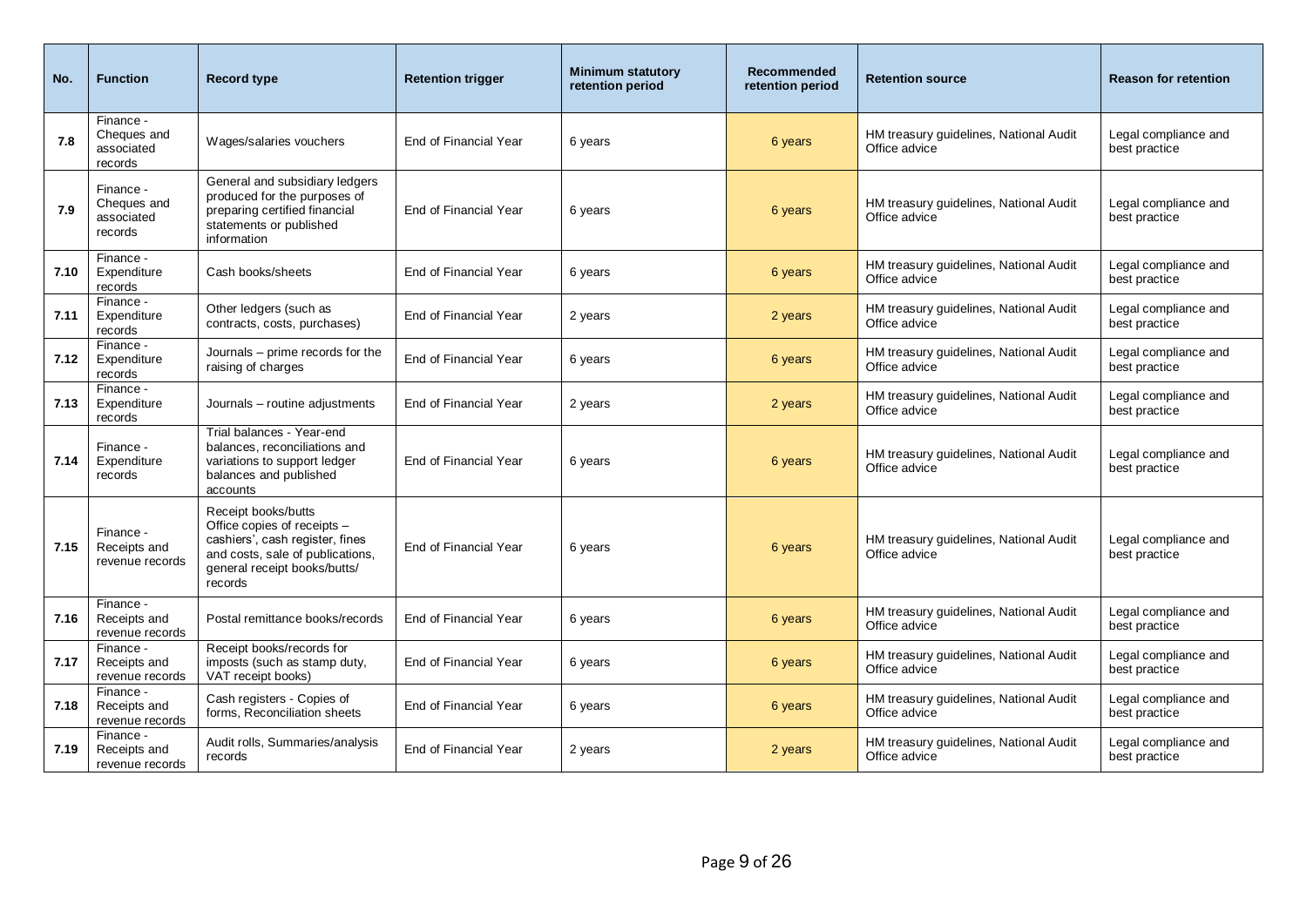| No.  | <b>Function</b>                                  | <b>Record type</b>                                                                                                                                                                                       | <b>Retention trigger</b> | <b>Minimum statutory</b><br>retention period                         | <b>Recommended</b><br>retention period                                         | <b>Retention source</b>                                 | <b>Reason for retention</b>           |
|------|--------------------------------------------------|----------------------------------------------------------------------------------------------------------------------------------------------------------------------------------------------------------|--------------------------|----------------------------------------------------------------------|--------------------------------------------------------------------------------|---------------------------------------------------------|---------------------------------------|
| 7.20 | Finance -<br>Receipts and<br>revenue records     | Debtors' records and invoices -<br>debit notes rendered on debtors<br>(such as invoices paid/unpaid,<br>registers of invoices, debtors<br>ledgers)                                                       | End of Financial Year    | 6 years                                                              | 6 years                                                                        | HM treasury guidelines, National Audit<br>Office advice | Legal compliance and<br>best practice |
| 7.21 | Finance -<br>Receipts and<br>revenue records     | Debits and refunds - Records<br>relating to unrecoverable<br>revenue, debts and<br>overpayments (such as register<br>of debts written off, register of<br>refunds)                                       | End of Financial Year    | 6 years                                                              | 6 years                                                                        | HM treasury guidelines, National Audit<br>Office advice | Legal compliance and<br>best practice |
| 7.22 | Finance-<br>Salaries and<br>related records      | Employee pay histories<br>Note that the last three years'<br>records must be kept for leavers,<br>in either the personnel or finance<br>records system, for the<br>calculation of pension<br>entitlement | End of Financial Year    | 6 years                                                              | 6 years                                                                        | HM treasury guidelines, National Audit<br>Office advice | Legal compliance and<br>best practice |
| 7.23 | Finance-<br>Salaries and<br>related records      | Salary ledger card/records                                                                                                                                                                               | End of Financial Year    | 6 years                                                              | 6 years                                                                        | HM treasury guidelines, National Audit<br>Office advice | Legal compliance and<br>best practice |
| 7.24 | Finance-<br>Salaries and<br>related records      | Copies of salaries/wages payroll<br>sheets                                                                                                                                                               | End of Financial Year    | 2 years                                                              | 2 years                                                                        | HM treasury quidelines, National Audit<br>Office advice | Legal compliance and<br>best practice |
| 7.25 | Finance-<br>Purchase order<br>records            | Purchase order books/records                                                                                                                                                                             | End of Financial Year    | 6 years                                                              | 6 years                                                                        | HM treasury guidelines, National Audit<br>Office advice | Legal compliance and<br>best practice |
| 7.26 | Finance-<br>Purchase order<br>records            | Railway/courier consignment<br>books/records/Travel warrants                                                                                                                                             | End of Financial Year    | 2 years                                                              | 2 years                                                                        | HM treasury guidelines, National Audit<br>Office advice | Legal compliance and<br>best practice |
| 7.27 | Finance-<br>Purchase order<br>records            | Goods inwards books/records                                                                                                                                                                              | End of Financial Year    | 6 years                                                              | 6 years                                                                        | HM treasury guidelines, National Audit<br>Office advice | Legal compliance and<br>best practice |
| 7.28 | Finance-<br>Purchase order<br>records            | Delivery dockets, Stock/stores<br>control cards/sheets/records                                                                                                                                           | End of Financial Year    | 2 years                                                              | 2 years                                                                        | HM treasury quidelines, National Audit<br>Office advice | Legal compliance and<br>best practice |
| 7.29 | Finance -<br>Financial<br>Statements             | Statements/summaries prepared<br>for inclusion in quarterly/annual<br>reports                                                                                                                            | End of Financial Year    | 6 years                                                              | 6 years                                                                        | HM treasury guidelines, National Audit<br>Office advice | Legal compliance and<br>best practice |
| 7.30 | Finance -<br>Financial<br>Statements             | Periodic financial statements<br>prepared for management on a<br>regular basis                                                                                                                           | End of Financial Year    | 1 year                                                               | 1 year                                                                         | HM treasury guidelines, National Audit<br>Office advice | Legal compliance and<br>best practice |
| 7.31 | Finance - Asset<br>register financial<br>records | Assets/equipment<br>registers/records                                                                                                                                                                    | End of Financial Year    | 6 years after asset or last<br>one in the register is<br>disposed of | 6 years after asset<br>or last one in the<br>register is disposed<br><b>of</b> | HM treasury guidelines, National Audit<br>Office advice | Legal compliance and<br>best practice |
| 7.32 | Finance - Asset<br>register financial<br>records | Depreciation registers - Records<br>relating to the calculation of<br>annual depreciation                                                                                                                | End of Financial Year    | 6 years after asset or last<br>one in the register is<br>disposed of | 6 years after asset<br>or last one in the<br>register is disposed<br><b>of</b> | HM treasury guidelines, National Audit<br>Office advice | Legal compliance and<br>best practice |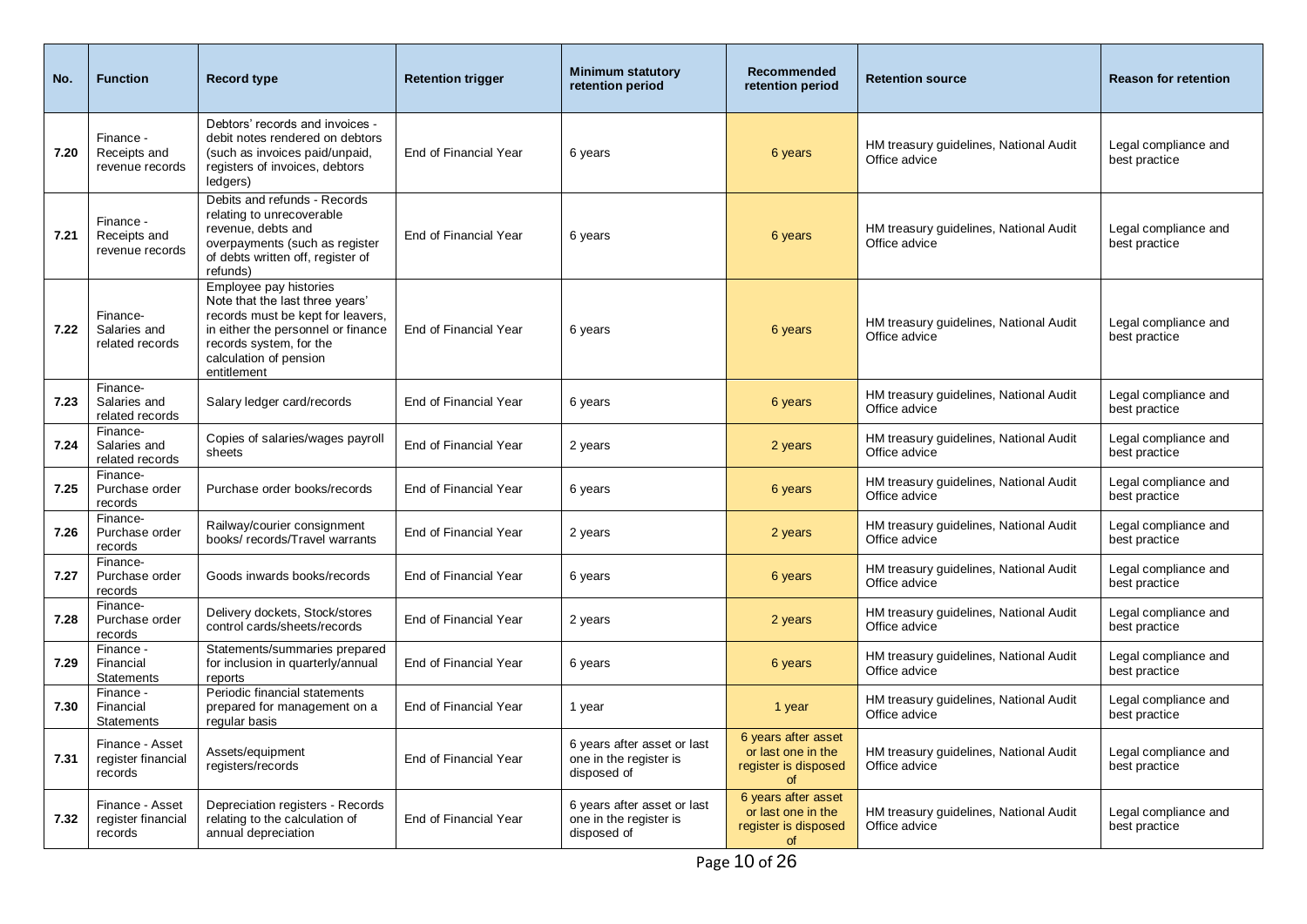| No. | <b>Function</b>          | Record type                                                 | <b>Retention trigger</b> | <b>Minimum statutory</b><br>retention period | Recommended<br>retention period | <b>Retention source</b>                                 | <b>Reason for retention</b>           |
|-----|--------------------------|-------------------------------------------------------------|--------------------------|----------------------------------------------|---------------------------------|---------------------------------------------------------|---------------------------------------|
|     |                          |                                                             |                          |                                              |                                 |                                                         |                                       |
| 8.1 | Other Banking<br>Records | Cancelled / Dishonoured<br>Cheque                           | End of Financial Year    | 2 years                                      | 2 years                         | HM treasury guidelines, National Audit<br>Office advice | Legal compliance and<br>best practice |
| 8.2 | Other Banking<br>Records | Paid/presented cheques                                      | End of Financial Year    | 6 years                                      | 7 years                         | HM treasury guidelines, National Audit<br>Office advice | Legal compliance and<br>best practice |
| 8.3 | Other Banking<br>Records | Record of cheques drawn for<br>payment                      | End of Financial Year    | 6 years                                      | 7 years                         | HM treasury guidelines, National Audit<br>Office advice | Legal compliance and<br>best practice |
| 8.4 | Other Banking<br>Records | Bank deposit books/slips/butts                              | End of Financial Year    | 2 years                                      | 2 years                         | HM treasury guidelines, National Audit<br>Office advice | Legal compliance and<br>best practice |
| 8.5 | Other Banking<br>Records | Bank deposit summary sheets -<br>Summaries of daily banking | End of Financial Year    | 2 years                                      | 2 years                         | HM treasury guidelines, National Audit<br>Office advice | Legal compliance and<br>best practice |
| 8.6 | Other Banking<br>Records | Bank reconciliations files/sheets                           | End of Financial Year    | 2 years                                      | 2 years                         | HM treasury guidelines, National Audit<br>Office advice | Legal compliance and<br>best practice |
| 8.7 | Other Banking<br>Records | Bank statements, periodic<br>reconciliations                | End of Financial Year    | 2 years                                      | 2 years                         | HM treasury guidelines, National Audit<br>Office advice | Legal compliance and<br>best practice |
| 8.8 | Other Banking<br>Records | Electronic banking and<br>electronic funds transfer         | End of Financial Year    | 6 years                                      | 6 years                         | HM treasury guidelines, National Audit<br>Office advice | Legal compliance and<br>best practice |

| No. | <b>Function</b>             | <b>Record type</b>                                                                                                                                   | <b>Retention trigger</b> | <b>Minimum statutory</b><br>retention period                             | <b>Recommended</b><br>retention period                                         | <b>Retention source</b>                               | <b>Reason for retention</b> |
|-----|-----------------------------|------------------------------------------------------------------------------------------------------------------------------------------------------|--------------------------|--------------------------------------------------------------------------|--------------------------------------------------------------------------------|-------------------------------------------------------|-----------------------------|
|     |                             |                                                                                                                                                      |                          | 9. Contracts and Agreements                                              |                                                                                |                                                       |                             |
| 9.1 | Contracts and<br>Agreements | Contracts under seal and/or<br>executed as deeds                                                                                                     | Completion               | 12 years after completion<br>(including any defects<br>liability period) | 12 years after<br>completion<br>(including any<br>defects liability<br>period) | Limitation Act 1980.                                  | Legal compliance            |
| 9.2 | Contracts and<br>Agreements | Contracts for the supply of<br>goods or services, including<br>professional services                                                                 | Completion               | 6 years after completion<br>(including any defects<br>liability period)  | 6 years after<br>completion<br>(including any<br>defects liability<br>period)  | Limitation Act 1980 (12 years if related<br>to land). | Legal compliance            |
| 9.3 | Contracts and<br>Agreements | Documentation relating to small<br>one-off purchases of goods and<br>services, where there is no<br>continuing maintenance or<br>similar requirement | After purchase           | N/A                                                                      | 3 years. Suggested<br>limit: goods or<br>services up to<br>£10,000             |                                                       | Best practice.              |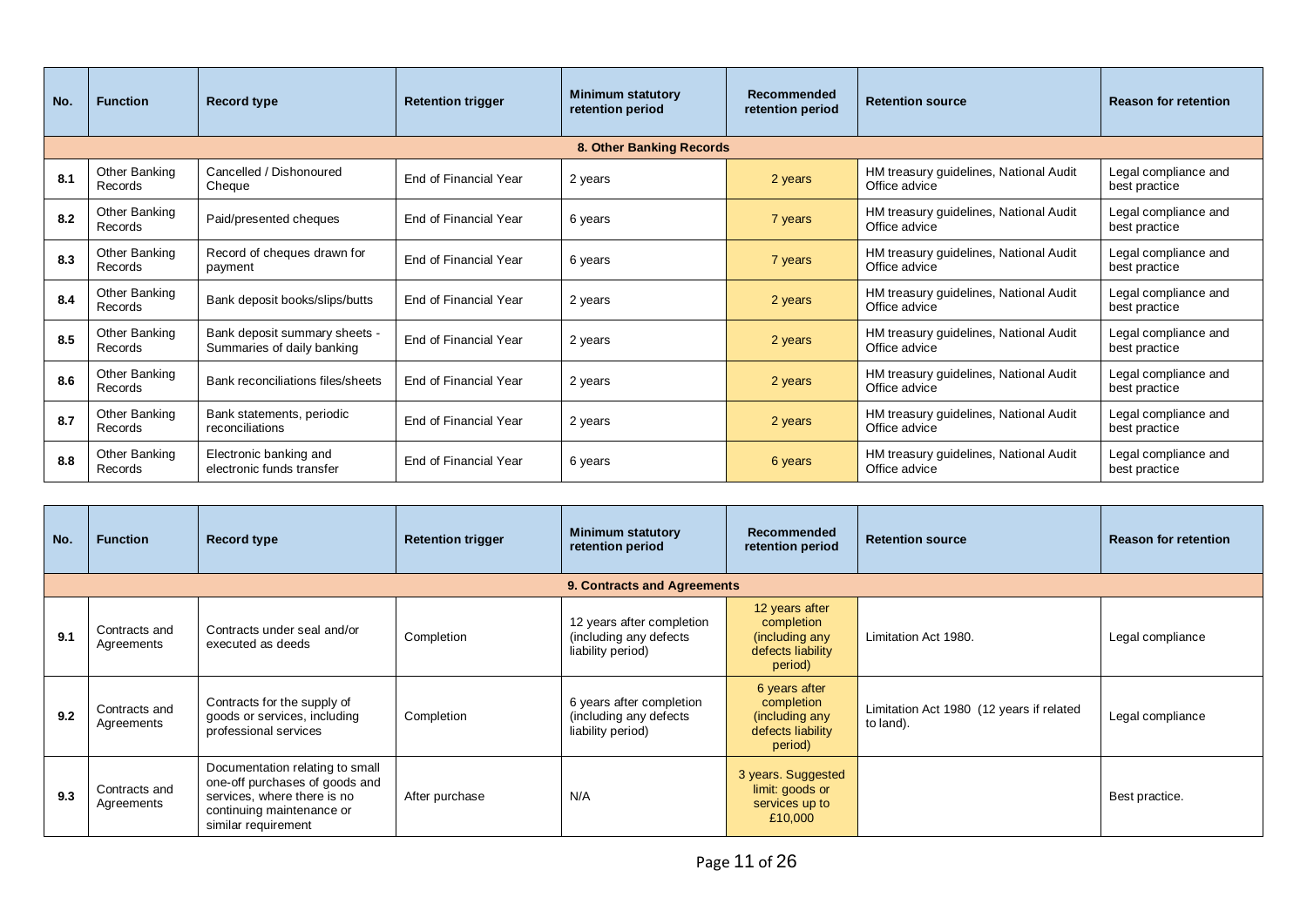| No.  | <b>Function</b>             | <b>Record type</b>                                                                 | <b>Retention trigger</b> | <b>Minimum statutory</b><br>retention period | <b>Recommended</b><br>retention period | <b>Retention source</b> | <b>Reason for retention</b> |
|------|-----------------------------|------------------------------------------------------------------------------------|--------------------------|----------------------------------------------|----------------------------------------|-------------------------|-----------------------------|
| 9.4  | Contracts and<br>Agreements | Loan agreements                                                                    | Last payment             | N/A                                          | 12 years after last<br>payment         |                         | Best practice               |
| 9.5  | Contracts and<br>Agreements | Licensing agreements                                                               | Expiry of agreement      | 6 years after expiry                         | 6 years                                | Limitation Act 1980.    | Legal compliance            |
| 9.6  | Contracts and<br>Agreements | Rental and hire purchase<br>agreements                                             | Expiry of agreement      | 6 years after expiry                         | 6 years                                | Limitation Act 1980.    | Legal compliance            |
| 9.7  | Contracts and<br>Agreements | Indemnities and guarantees                                                         | Expiry of agreement      | 6 years after expiry                         | 6 years                                | Limitation Act 1980.    | Legal compliance            |
| 9.8  | Contracts and<br>Agreements | Documents relating to<br>successful tender                                         | End of contract          | N/A                                          | 6 years                                |                         | Best practice               |
| 9.9  | Contracts and<br>Agreements | Documents relating to<br>unsuccessful tenders                                      | After notification       | N/A                                          | 2 years after<br>notification          |                         | Best practice               |
| 9.10 | Contracts and<br>Agreements | Forms of tender                                                                    |                          | N/A                                          | 6 years                                |                         | Best practice               |
| 9.11 | Contracts and<br>Agreements | Documentation relating to<br>purchases of medical devices<br>and medical equipment |                          | N/A                                          | 11 years                               |                         | Best practice               |

| No.  | <b>Function</b>         | <b>Record type</b>         | <b>Retention trigger</b> | <b>Minimum statutory</b><br>retention period | <b>Recommended</b><br>retention period | <b>Retention source</b>                                                                                | <b>Reason for retention</b> |
|------|-------------------------|----------------------------|--------------------------|----------------------------------------------|----------------------------------------|--------------------------------------------------------------------------------------------------------|-----------------------------|
|      |                         |                            |                          | <b>10. Charitable Donations</b>              |                                        |                                                                                                        |                             |
| 10.1 | Charitable<br>Donations | Deeds of covenant          |                          | N/A                                          | 12 years after last<br>payment         | TMA recommends 12 years after last<br>payment. Limitation for legal<br>proceedings if related to land. | Best practice               |
| 10.2 | Charitable<br>Donations | Index of donations granted |                          | N/A                                          | 6 years                                | N/A                                                                                                    | Best practice               |
| 10.3 | Charitable<br>Donations | Account documentation      |                          | 3 Years                                      | 6 years                                | Companies Act recommends 3 years.<br>Best practice                                                     | Best practice               |

| No. | Function                             | Record type | <b>Retention trigger</b> | <b>Minimum statutory</b><br>retention period | Recommended<br>retention period | <b>Retention source</b> | <b>Reason for retention</b> |  |  |  |  |
|-----|--------------------------------------|-------------|--------------------------|----------------------------------------------|---------------------------------|-------------------------|-----------------------------|--|--|--|--|
|     | 11. Applications and Tenancy Records |             |                          |                                              |                                 |                         |                             |  |  |  |  |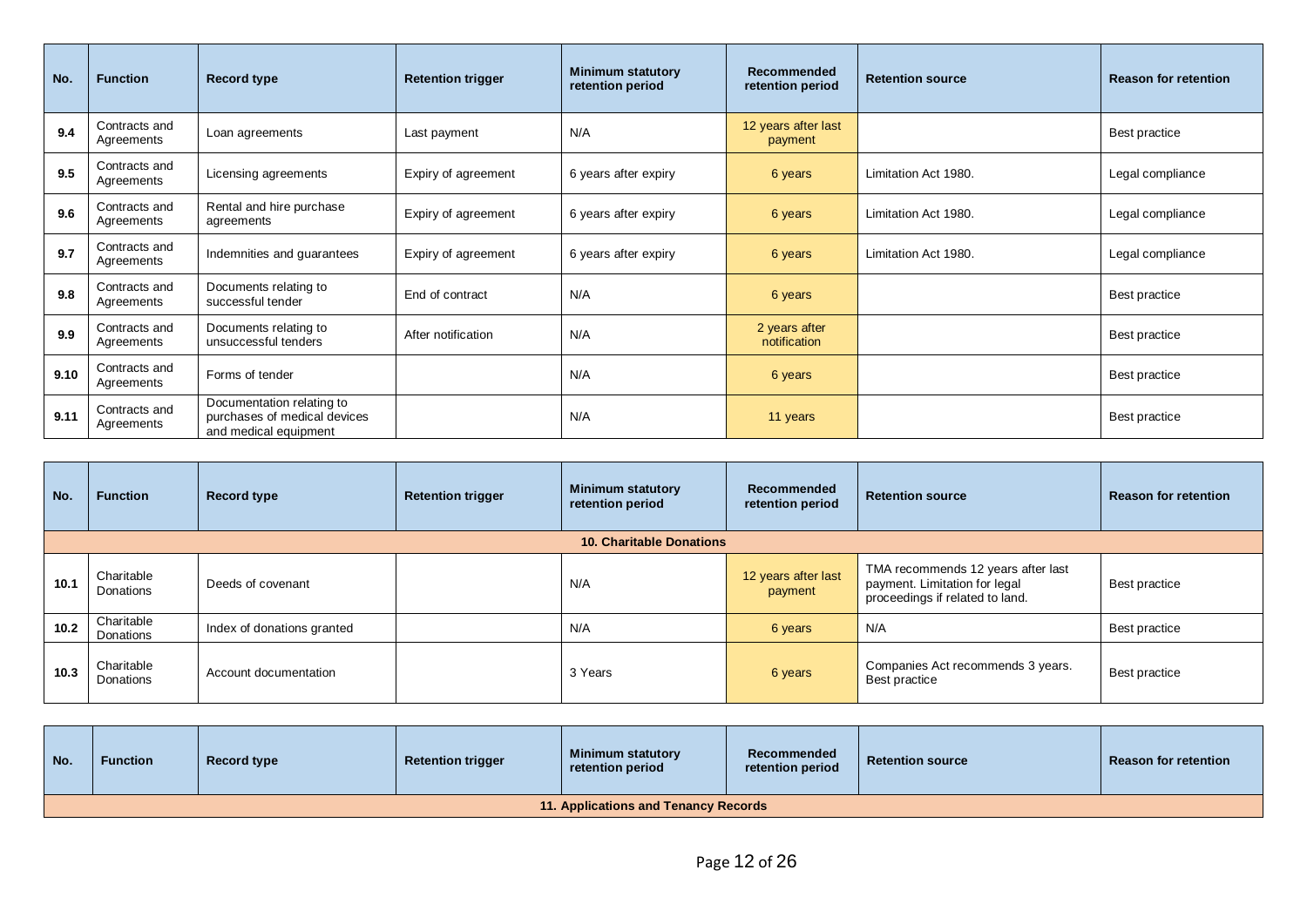| No.   | <b>Function</b>                       | <b>Record type</b>                                                                                                             | <b>Retention trigger</b> | <b>Minimum statutory</b><br>retention period                                                                                      | Recommended<br>retention period                                                                                                      | <b>Retention source</b>                                                                                                                                                | <b>Reason for retention</b> |
|-------|---------------------------------------|--------------------------------------------------------------------------------------------------------------------------------|--------------------------|-----------------------------------------------------------------------------------------------------------------------------------|--------------------------------------------------------------------------------------------------------------------------------------|------------------------------------------------------------------------------------------------------------------------------------------------------------------------|-----------------------------|
| 11.1  | Application and<br>Tenancy<br>Records | Applications for accommodation                                                                                                 | Offer accepted           | N/A                                                                                                                               | 6 years after offer<br>accepted                                                                                                      | Limitation Act 1980, section 2                                                                                                                                         | Best practice               |
| 11.2  | Application and<br>Tenancy<br>Records | Continuous Recording of lettings<br>and sales (CORE) data record<br>form                                                       |                          | N/A                                                                                                                               | As long as it is<br>deemed necessary<br>to support social<br>housing policy.                                                         | CORE Data Sharing Agreement 12.1                                                                                                                                       | Best practice               |
| 11.3  | Application and<br>Tenancy<br>Records | <b>Housing Benefit notifications</b>                                                                                           |                          | N/A                                                                                                                               | 2 Years                                                                                                                              | Recommendation from Chartered<br>Institute of Housing.<br>Good practice as per DWP quidance                                                                            | Best practice               |
| 11.4  | Application and<br>Tenancy<br>Records | Rent statements                                                                                                                |                          | N/A                                                                                                                               | 2 years                                                                                                                              |                                                                                                                                                                        | Best practice               |
| 11.5  | Application and<br>Tenancy<br>Records | Tenants' tenancy Files, including<br>rent payment records, and<br>details of any complaints and<br>harassment cases            |                          | 6 years                                                                                                                           | 2 years' records plus<br>current year                                                                                                | Limitations Act 1980                                                                                                                                                   | Legal compliance            |
| 11.6  | Application and<br>Tenancy<br>Records | Former tenants' Tenancy<br>Agreements, and details of their<br>leaving                                                         | End of tenancy           | 6 years                                                                                                                           | 6 years                                                                                                                              | Limitations Act 1980                                                                                                                                                   | Legal compliance            |
| 11.7  | Application and<br>Tenancy<br>Records | Care plans for children and<br>related documents                                                                               |                          | Until 75th year of child's<br>birth or 15 years after<br>death if child dies before<br>18. (Case records<br>including care plans) | Until 75th year of<br>child's birth or 15<br>years after death if<br>child dies before 18.<br>(Case records<br>including care plans) | Arrangements for Placements of<br>Children (General) Regulations 1999<br>and Children's Act 1989.<br>Some documents may be transferred to<br>subsequent caring agency. | Legal compliance            |
| 11.8  | Application and<br>Tenancy<br>Records | Care plans/case files for adults<br>and related documents                                                                      | End of support           | 8 years from end of care.<br>(Adult Social Care)                                                                                  | 8 years from end of<br>care. (Adult Social<br>Care)                                                                                  | Records Management Code of Practice<br>for Health and Social Care 2016<br>Some documents may be transferred to<br>subsequent caring agency.                            | Legal compliance            |
| 11.9  | Application and<br>Tenancy<br>Records | Documentation, correspondence<br>and information provided by<br>other agencies relating to<br>special needs of current tenants |                          | While tenancy continues                                                                                                           | While tenancy<br>continues                                                                                                           |                                                                                                                                                                        | Best practice               |
| 11.10 | Application and<br>Tenancy<br>Records | Records relating to offenders,<br>ex-offenders and persons<br>subject to cautions                                              |                          | While tenancy continues                                                                                                           | While tenancy<br>continues                                                                                                           | <b>NACRO</b>                                                                                                                                                           | Best practice               |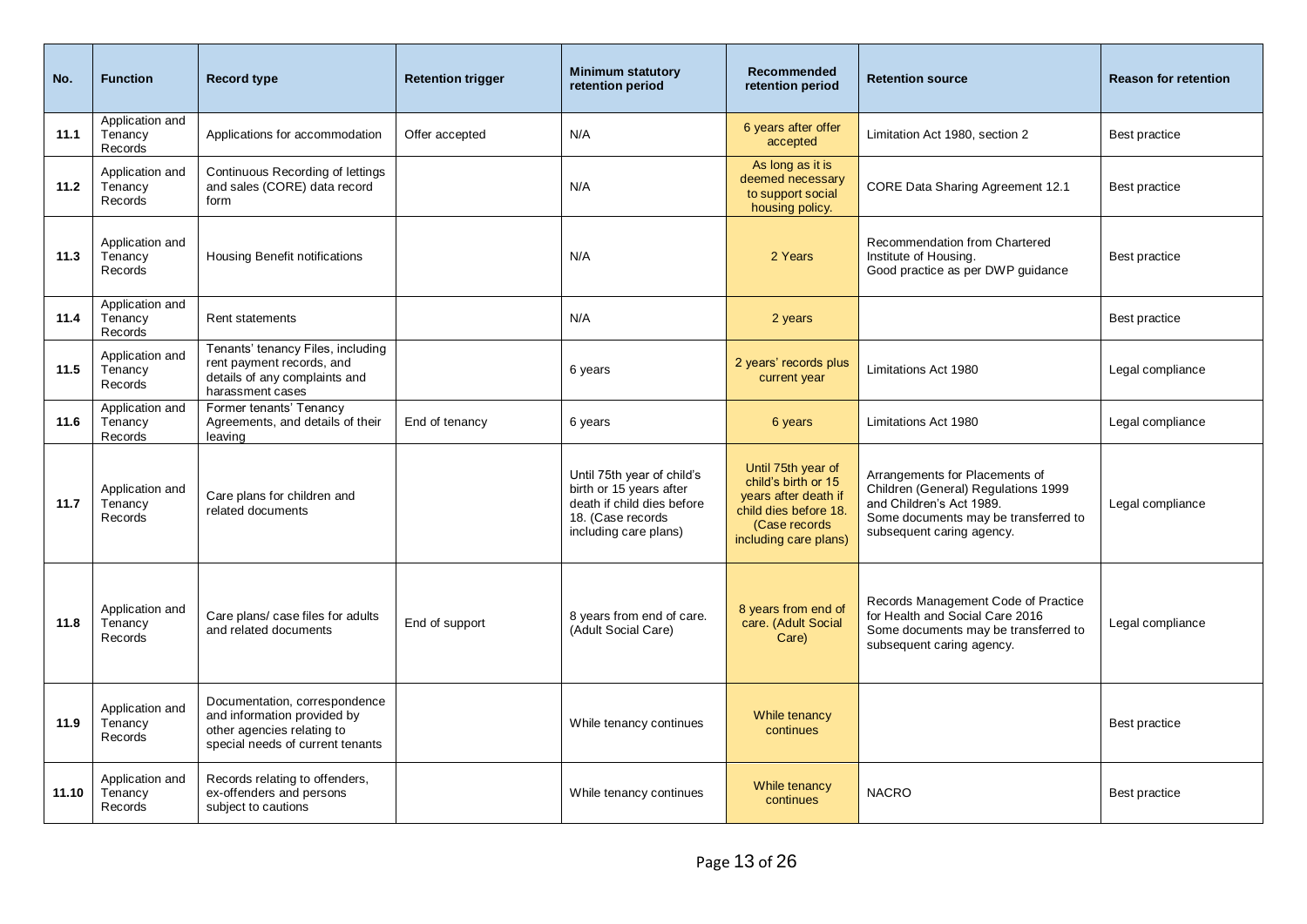| No.   | <b>Function</b>                       | <b>Record type</b>                            | <b>Retention trigger</b> | <b>Minimum statutory</b><br>retention period                          | <b>Recommended</b><br>retention period                                   | <b>Retention source</b>                                                                                                                                          | <b>Reason for retention</b> |
|-------|---------------------------------------|-----------------------------------------------|--------------------------|-----------------------------------------------------------------------|--------------------------------------------------------------------------|------------------------------------------------------------------------------------------------------------------------------------------------------------------|-----------------------------|
| 11.11 | Application and<br>Tenancy<br>Records | Safeguarding Referral                         |                          | 10 years                                                              | 10 years                                                                 | Statutory requirement under the<br>Safeguarding Vulnerable Groups Act<br>2006 and Care Act 2014                                                                  | Legal compliance            |
| 11.12 | Application and<br>Tenancy<br>Records | Safeguarding Records - Serious<br>Case Review |                          | Minimum of 364 days or<br>when notified Home Office<br>has closed DHR | Minimum of 364<br>days or when<br>notified Home Office<br>has closed DHR | Records relating to child protection<br>should be kept for 7 years after your<br>organisation's last contact with the child<br>and their family - NSPCC guidance | Legal compliance            |

| No.  | <b>Function</b>            | <b>Record type</b>                           | <b>Retention trigger</b>          | <b>Minimum statutory</b><br>retention period | Recommended<br>retention period | <b>Retention source</b>                                                                          | <b>Reason for retention</b> |  |  |  |
|------|----------------------------|----------------------------------------------|-----------------------------------|----------------------------------------------|---------------------------------|--------------------------------------------------------------------------------------------------|-----------------------------|--|--|--|
|      | <b>12. Tenancy Records</b> |                                              |                                   |                                              |                                 |                                                                                                  |                             |  |  |  |
| 12.1 | Property<br>Records        | Rent registrations (superseded)              | Superseded document               | N/A                                          | 6 years                         | Rent Officer Handbook recommendation                                                             | Best practice               |  |  |  |
| 12.2 | Property<br>Records        | Rent Registration (not<br>superseded)        |                                   | N/A                                          | Life of company                 | Rent Officer Handbook recommendation                                                             | <b>Best practice</b>        |  |  |  |
| 12.3 | Property<br>Records        | Fair rent documentation                      |                                   | N/A                                          | 6 years                         | Rent Officer Handbook recommendation                                                             | Best practice               |  |  |  |
| 12.4 | Property<br>Records        | Leases and deeds of ownership                |                                   | N/A                                          | 15 years after<br>expiry.       | <b>NCVO</b>                                                                                      | Best practice               |  |  |  |
| 12.5 | Property<br>Records        | Copy of former leases                        | Settlement of all issues          | 12 years                                     | 12 years                        | Limitation for legal action relating to land<br>or contracts under seal.<br>Limitations Act 1980 | Legal compliance            |  |  |  |
| 12.6 | Property<br>Records        | Wayleaves, licences and<br>easements         | Rights given or received<br>cease | 12 years                                     | 12 years                        | Limitation for legal action relating to land<br>or contracts under seal.<br>Limitations Act 1980 | Legal compliance            |  |  |  |
| 12.7 | Property<br>Records        | Abstracts of title                           | Interest ceases                   | 12 years after interest<br>ceases            | 12 years                        | Limitation for legal action relating to land<br>or contracts under seal.<br>Limitations Act 1980 | Legal compliance            |  |  |  |
| 12.8 | Property<br>Records        | Planning and building control<br>permissions | Interest ceases                   | 12 years after interest<br>ceases            | 12 years                        | Limitation for legal action relating to land<br>or contracts under seal.<br>Limitations Act 1980 | Legal compliance            |  |  |  |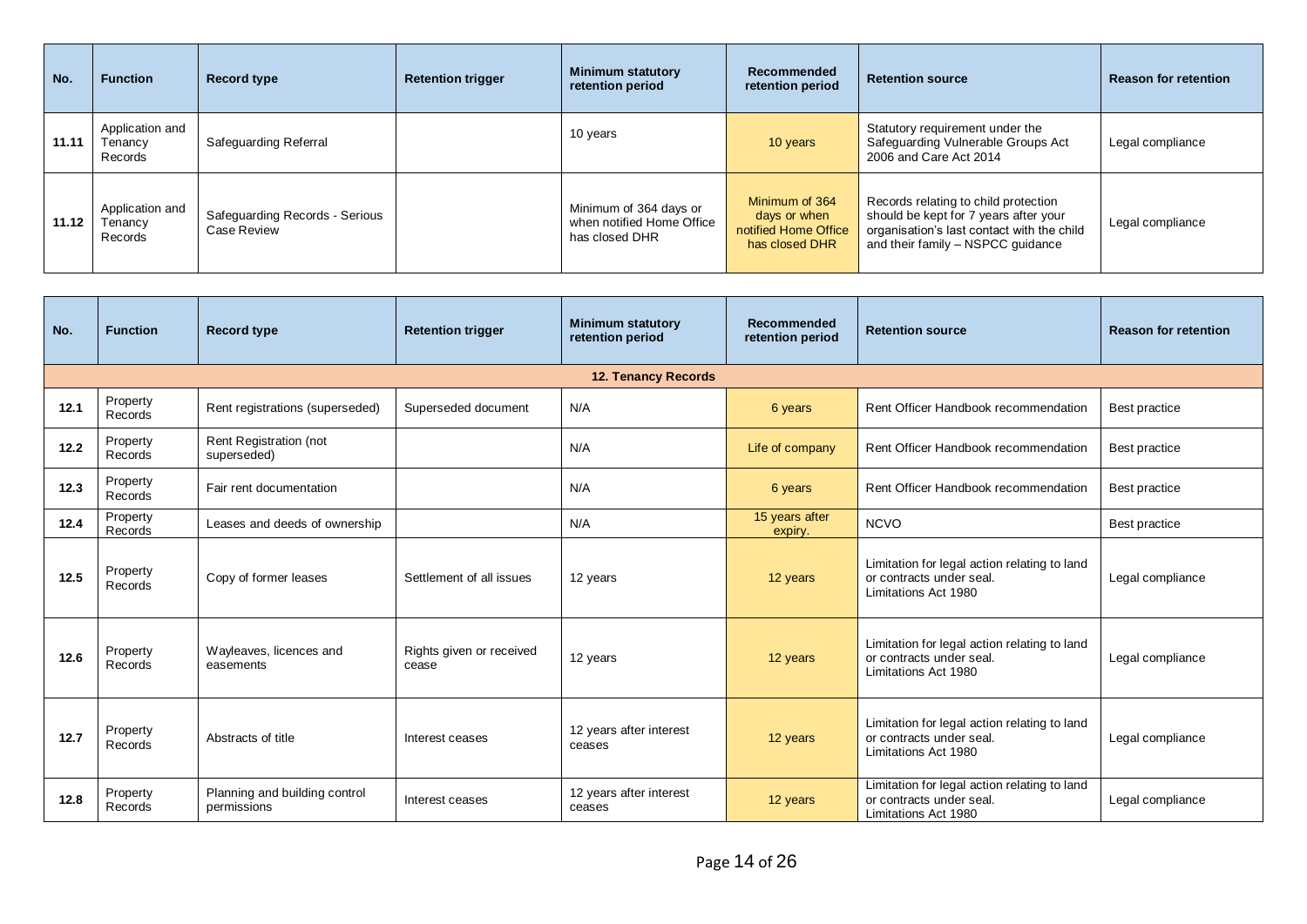| No.   | <b>Function</b>     | <b>Record type</b>                   | <b>Retention trigger</b> | <b>Minimum statutory</b><br>retention period | Recommended<br>retention period | <b>Retention source</b>                                                                          | <b>Reason for retention</b> |
|-------|---------------------|--------------------------------------|--------------------------|----------------------------------------------|---------------------------------|--------------------------------------------------------------------------------------------------|-----------------------------|
| 12.9  | Property<br>Records | Searches                             | Interest ceases          | 12 years after interest<br>ceases            | 12 years                        | Limitation for legal action relating to land<br>or contracts under seal.<br>Limitations Act 1980 | Legal compliance            |
| 12.10 | Property<br>Records | Property maintenance records         |                          | 6 years                                      | 6 years                         | Limitation for legal action relating to land<br>or contracts under seal. Limitations Act<br>1980 | Legal compliance            |
| 12.11 | Property<br>Records | Reports and professional<br>opinions |                          | 6 years                                      | 6 years                         | Limitation for legal action relating to land<br>or contracts under seal.<br>Limitations Act 1980 | Legal compliance            |
| 12.12 | Property<br>Records | Development documentation            | Settlement of all issues | 12 years                                     | 12 years                        | Limitation for legal action relating to land<br>or contracts under seal.<br>Limitations Act 1980 | Legal compliance            |
| 12.13 | Property<br>Records | Invoices                             |                          | 12 years                                     | 12 years                        | Limitation for legal action relating to land<br>or contracts under seal.<br>Limitations Act 1980 | Legal compliance            |

| No.  | <b>Function</b>                                        | <b>Record type</b>                                       | <b>Retention trigger</b> | <b>Minimum statutory</b><br>retention period | <b>Recommended</b><br>retention period | <b>Retention source</b>                                                   | <b>Reason for retention</b> |  |  |
|------|--------------------------------------------------------|----------------------------------------------------------|--------------------------|----------------------------------------------|----------------------------------------|---------------------------------------------------------------------------|-----------------------------|--|--|
|      | 13. Vehicles                                           |                                                          |                          |                                              |                                        |                                                                           |                             |  |  |
| 13.1 | Transport &<br>Vehicles                                | Mileage records & defect sheets                          | Vehicle disposal         | N/A                                          | 2 years                                |                                                                           | Best practice               |  |  |
| 13.2 | Transport &<br>Vehicles                                | Maintenance records & MOT<br>tests                       | Vehicle disposal         | N/A                                          | 2 years                                |                                                                           | Best practice               |  |  |
| 13.3 | Transport &<br>Vehicles                                | <b>Copy Registrations</b>                                | Vehicle disposal         | N/A                                          | 2 years                                |                                                                           | Best practice               |  |  |
| 13.4 | Transport &<br>Vehicles                                | Vehicle disposal log                                     | Vehicle disposal         | N/A                                          | 1 year                                 |                                                                           | Best practice               |  |  |
| 13.5 | Transport &<br>Vehicles -<br>Operators<br>Licence Only | Operators Licence certificates<br>and documents of title | N/A                      | Permanently                                  | Permanently                            | Driver & Vehicle Standards Agency<br>(DVSA) Operators Licence requirement | Legal compliance            |  |  |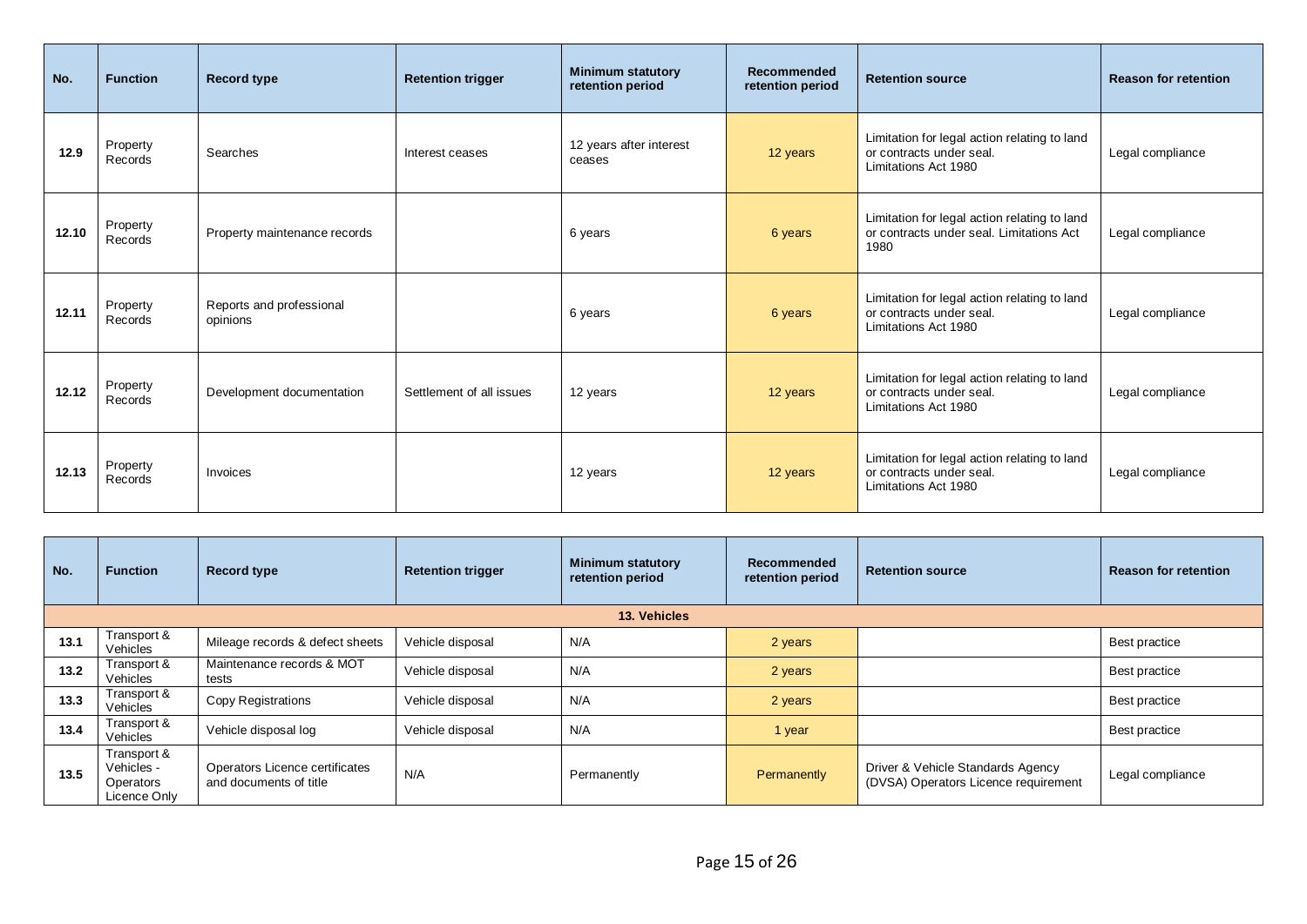| No.   | <b>Function</b>                                        | <b>Record type</b>                                    | <b>Retention trigger</b> | <b>Minimum statutory</b><br>retention period | <b>Recommended</b><br>retention period | <b>Retention source</b>                                                                        | <b>Reason for retention</b> |
|-------|--------------------------------------------------------|-------------------------------------------------------|--------------------------|----------------------------------------------|----------------------------------------|------------------------------------------------------------------------------------------------|-----------------------------|
| 13.6  | Transport &<br>Vehicles -<br>Operators<br>Licence Only | Mileage records & defect sheets                       | Vehicle disposal         | 15 months                                    | 2 years                                | 2 years is best practice.<br>DVSA requirement to keep for 15<br>months under Operators Licence | Best practice               |
| 13.7  | Transport &<br>Vehicles -<br>Operators<br>Licence Only | Maintenance records & MOT<br>tests<br>(up to 3.5T)    | Vehicle disposal         | 15 months                                    | 2 years                                | 2 years is best practice.<br>DVSA requirement to keep for 15<br>months under Operators Licence | Best practice               |
| 13.8  | Transport &<br>Vehicles -<br>Operators<br>Licence Only | Maintenance records & MOT<br>tests<br>(HGV over 3.5T) | Vehicle disposal         | 15 months                                    | 2 years                                | 2 years is best practice.<br>DVSA requirement to keep for 15<br>months under Operators Licence | Best practice               |
| 13.9  | Transport &<br>Vehicles -<br>Operators<br>Licence Only | Copy Registrations<br>(up to $3.5T$ )                 | Vehicle disposal         | 15 months                                    | 2 years                                | 2 years is best practice.<br>DVSA requirement to keep for 15<br>months under Operators Licence | Best practice               |
| 13.10 | Transport &<br>Vehicles -<br>Operators<br>Licence Only | Copy Registrations<br>$(HGV$ over 3.5T)               | Vehicle disposal         | 15 months                                    | 2 years                                | 2 years is best practice.<br>DVSA requirement to keep for 15<br>months under Operators Licence | Best practice               |

| No.  | <b>Function</b>            | <b>Record type</b>                                                                                                                                                                               | <b>Retention trigger</b>                  | <b>Minimum statutory</b><br>retention period                                         | <b>Recommended</b><br>retention period | <b>Retention source</b>                                                                                                                                                                                                         | <b>Reason for retention</b> |  |  |  |
|------|----------------------------|--------------------------------------------------------------------------------------------------------------------------------------------------------------------------------------------------|-------------------------------------------|--------------------------------------------------------------------------------------|----------------------------------------|---------------------------------------------------------------------------------------------------------------------------------------------------------------------------------------------------------------------------------|-----------------------------|--|--|--|
|      | <b>14. Capital Assets</b>  |                                                                                                                                                                                                  |                                           |                                                                                      |                                        |                                                                                                                                                                                                                                 |                             |  |  |  |
| 14.1 | Capital Assets             | Capital Assets including all land,<br>property, housing stock,<br>corporate buildings, play areas,<br>vehicles, equipment, fixtures &<br>fittings $>£400$                                        | Asset sold, transferred or<br>disposed of | N/A                                                                                  | 6 years                                |                                                                                                                                                                                                                                 | Best practice               |  |  |  |
| 14.2 | Capital Assets             | <b>Fixed Asset Register</b>                                                                                                                                                                      | <b>NA</b>                                 | Permanently                                                                          | Permanently                            | <b>Charities Act</b>                                                                                                                                                                                                            | Legal compliance            |  |  |  |
|      |                            |                                                                                                                                                                                                  |                                           | 15. Employees - Tax and Security                                                     |                                        |                                                                                                                                                                                                                                 |                             |  |  |  |
| 15.1 | Tax and Social<br>Security | Record of taxable payments;<br>record of tax deducted or<br>refunded; record of earnings on<br>which standard NI Contributions<br>payable; record of employer's<br>and employee NI contributions | End of Financial Year                     | Not less than 3 years after<br>the end of the financial<br>year to which they relate | 6 years                                | HM Revenue and Customs requires<br>retention of each payment for 3 years.<br>Income Tax (PAYE) Regulations 2003<br>(SI 2003/2682 Reg 97).<br>The Income Tax (employments)<br>Regulations 1993 (SI 1993/744) and<br>amended 1996 | Legal compliance            |  |  |  |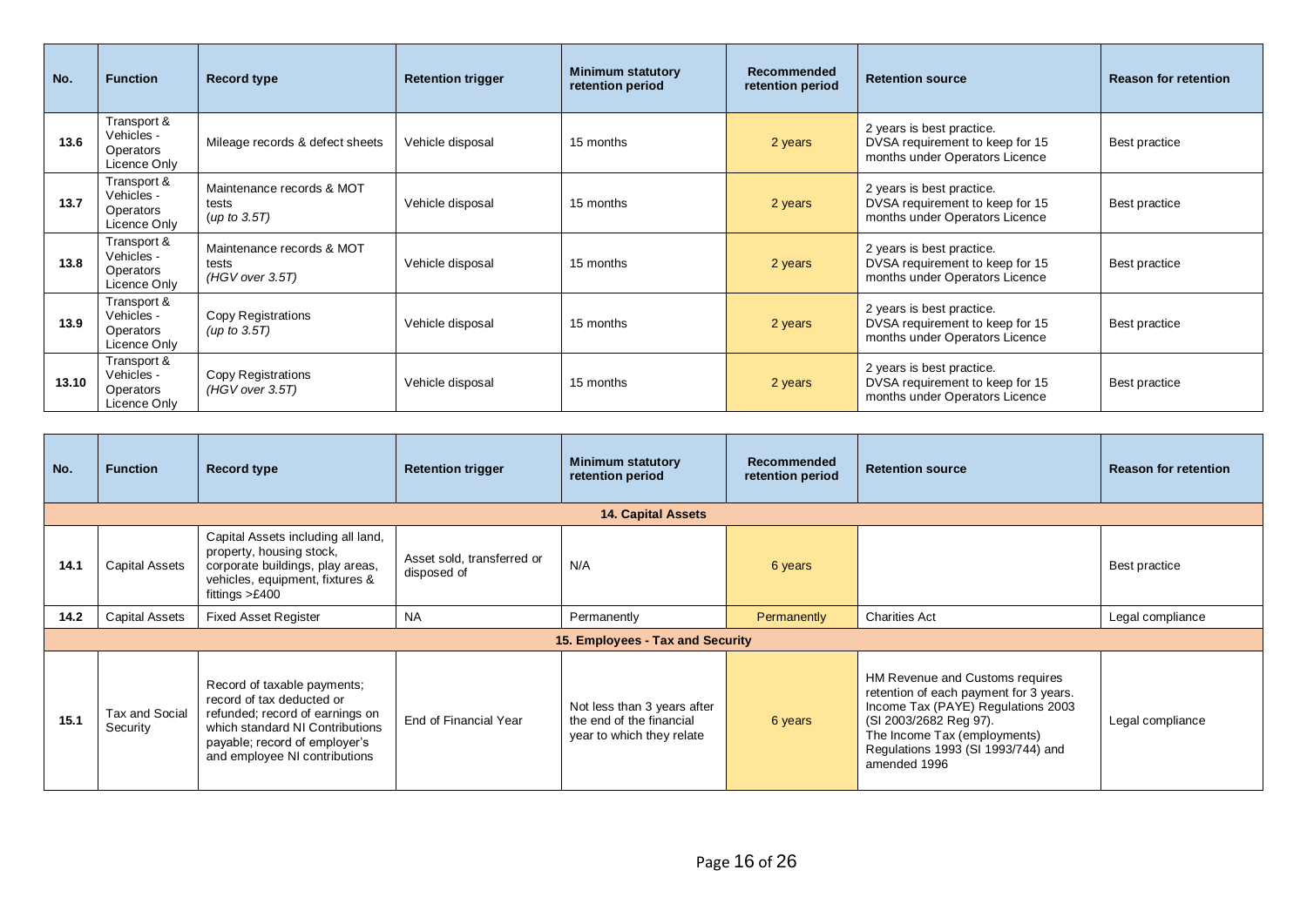| No.  | <b>Function</b>            | <b>Record type</b>                                                                                                       | <b>Retention trigger</b> | <b>Minimum statutory</b><br>retention period                                         | <b>Recommended</b><br>retention period | <b>Retention source</b>                                                                                                                                                                                                                                                         | <b>Reason for retention</b> |
|------|----------------------------|--------------------------------------------------------------------------------------------------------------------------|--------------------------|--------------------------------------------------------------------------------------|----------------------------------------|---------------------------------------------------------------------------------------------------------------------------------------------------------------------------------------------------------------------------------------------------------------------------------|-----------------------------|
| 15.2 | Tax and Social<br>Security | NIC contracted out<br>arrangements; Inland Revenue<br>notice of code changes, pay and<br>tax details.                    | End of Financial Year    | Not less than 3 years after<br>the end of the financial<br>year to which they relate | 6 years                                | Income Tax (PAYE) Regulations 2003<br>(SI 2003/2682 Reg 97).<br>The Income Tax (employments)<br>Regulations 1993 (SI 1993/744) and<br>amended 1996.<br>Taxes Management Act 1970                                                                                                | Legal compliance            |
| 15.3 | Tax and Social<br>Security | Copies of notices to employees<br>(e.g. P45, P60);                                                                       | End of Financial Year    | Not less than 3 years after<br>the end of the financial<br>year to which they relate | 6 years plus current<br>year           | Income Tax (PAYE) Regulations 2003<br>(SI 2003/2682 Reg 97).<br>The Income Tax (employments)<br>Regulations 1993 (SI 1993/744) and<br>amended 1996.<br>Taxes Management Act 1970                                                                                                | Legal compliance            |
| 15.4 | Tax and Social<br>Security | HMRC notice of code changes,<br>pay & tax details                                                                        |                          | 6 years                                                                              | 6 years                                | Taxes Management Act 1970                                                                                                                                                                                                                                                       | Legal compliance            |
| 15.5 | Tax and Social<br>Security | <b>Expense Claims</b>                                                                                                    | After audit              | 3 years from the end of<br>the tax year they relate to                               | 6 years                                | <b>HMRC</b>                                                                                                                                                                                                                                                                     | Best practice               |
| 15.6 | Tax and Social<br>Security | Record of sickness payments                                                                                              | On payment               | 6 years                                                                              | 6 years                                | Taxes Management Act 1970<br>Inland Revenue require retention of each<br>payment for 3 years.<br>SSPR recommends 3 years following<br>year to which they relate                                                                                                                 | Legal compliance            |
| 15.7 | Tax and Social<br>Security | Record of maternity payments,<br>statutory paternity pay, statutory<br>shared parental pay and<br>statutory adoption pay | On payment               | 6 years                                                                              | 6 years                                | The Statutory Maternity Pay (General)<br>Regulations 1986 (SI 1986/1960) as<br>amended.<br>The Statutory Paternity Pay and<br>Statutory Adoption Pay (admin)<br>Regulations 2002 (SI 2002/2820) and<br>Statutory Shared Parental Pay (Admin)<br>regulations 2014 (SI 2014/2929) | Legal compliance            |
| 15.8 | Tax and Social<br>Security | Income Tax and NI returns                                                                                                | End of Financial Year    | Not less than 3 years after<br>the end of the financial<br>year to which they relate | 6 years                                | Income Tax (PAYE) Regulations 2003<br>(SI 2003/2682 Reg 97).<br>The Income Tax (employments)<br>Regulations 1993 (SI 1993/744) and<br>amended 1996                                                                                                                              | Legal compliance            |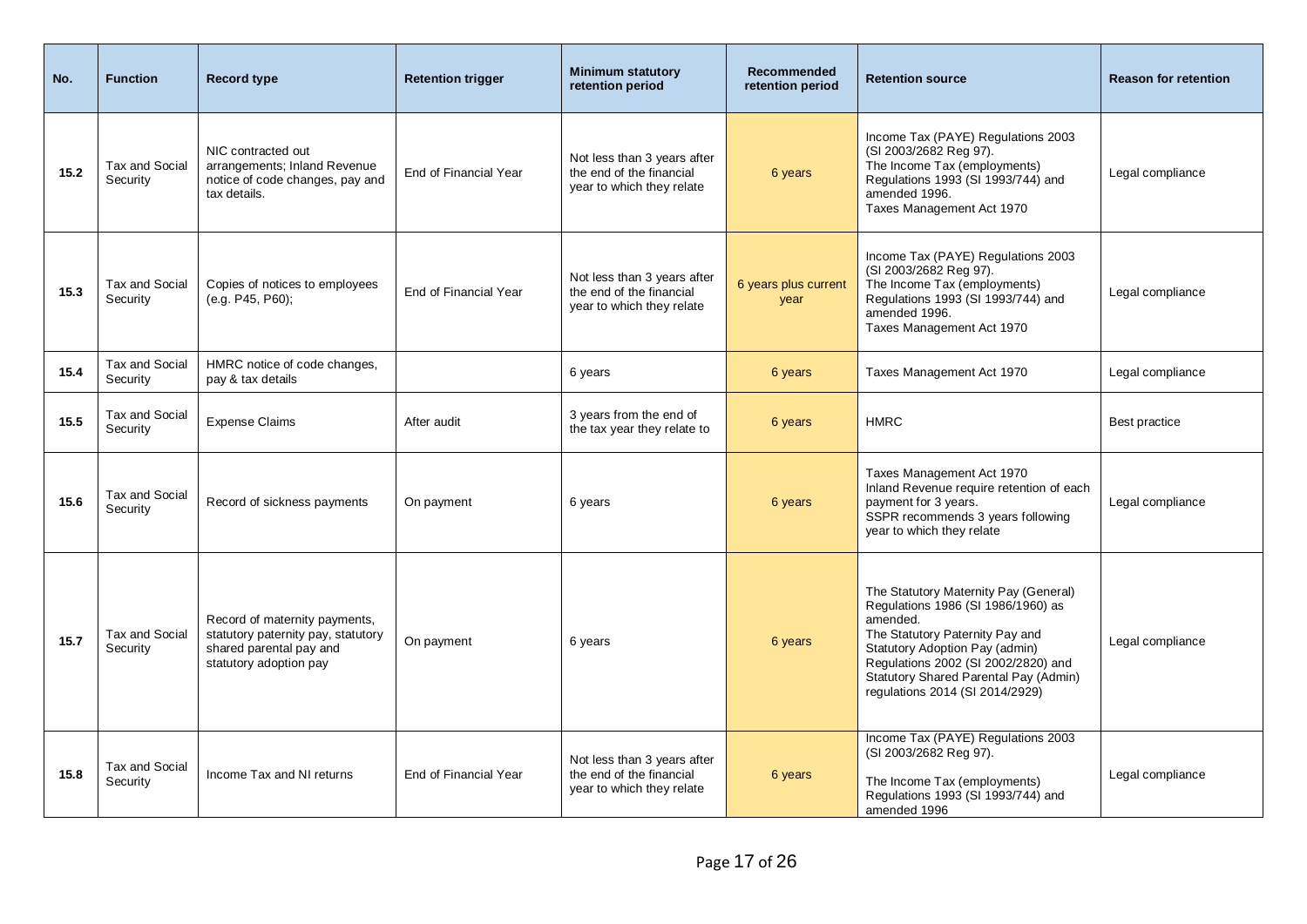| No.   | <b>Function</b>                   | <b>Record type</b>                                                                                    | <b>Retention trigger</b>                     | <b>Minimum statutory</b><br>retention period                                         | <b>Recommended</b><br>retention period                    | <b>Retention source</b>                                                                                                                            | <b>Reason for retention</b> |
|-------|-----------------------------------|-------------------------------------------------------------------------------------------------------|----------------------------------------------|--------------------------------------------------------------------------------------|-----------------------------------------------------------|----------------------------------------------------------------------------------------------------------------------------------------------------|-----------------------------|
| 15.9  | Tax and Social<br>Security        | Redundancy details and record<br>of payments & refunds                                                | Date of redundancy                           | N/A                                                                                  | 6 years                                                   | <b>IPD</b> recommended                                                                                                                             | Best practice               |
| 15.10 | Tax and Social<br>Security        | Revenue and Customs<br>approvals                                                                      |                                              | N/A                                                                                  | Permanently                                               | CIPD recommended                                                                                                                                   | Best practice               |
| 15.11 | Tax and Social<br>Security        | Annual earnings summary                                                                               | End of Financial Year                        | N/A                                                                                  | 12 years                                                  |                                                                                                                                                    | Best practice               |
| 15.12 | Tax and Social<br>Security        | Payroll/ salary records, overtime,<br>bonuses expenses etc.                                           | End of Financial Year                        | Not less than 3 years after<br>the end of the financial<br>year to which they relate | 3 years                                                   | Income Tax (PAYE) Regulations 2003<br>(SI 2003/2682 Reg 97).<br>The Income Tax (employments)<br>Regulations 1993 (SI 1993/744) and<br>amended 1996 | Legal compliance            |
| 15.13 | <b>Tax and Social</b><br>Security | Actuarial valuation reports                                                                           |                                              | N/A                                                                                  | Permanently                                               | CIPD recommended                                                                                                                                   | Best practice               |
| 15.14 | Tax and Social<br>Security        | Detailed returns of pension fund<br>contributions; annual<br>reconciliations of fund<br>contributions |                                              | N/A                                                                                  | Permanently                                               |                                                                                                                                                    | Best practice               |
| 15.15 | Tax and Social<br>Security        | Money purchase details                                                                                | After transfer or value<br>taken             | N/A                                                                                  | 6 years                                                   | CIPD recommended                                                                                                                                   | Best practice               |
| 15.16 | Tax and Social<br>Security        | Qualifying service details                                                                            | After transfer or value<br>taken             | N/A                                                                                  | 6 years                                                   | CIPD recommended                                                                                                                                   | Best practice               |
| 15.17 | Tax and Social<br>Security        | Investment policies                                                                                   | From end of benefits<br>payable under policy | N/A                                                                                  | 12 years                                                  | CIPD recommended                                                                                                                                   | Best practice               |
| 15.18 | Tax and Social<br>Security        | Trade Union agreements                                                                                | Date of cessation                            | N/A                                                                                  | 10 years after<br>ceasing to be<br>effective              | CIPD recommended                                                                                                                                   | Best practice               |
| 15.19 | Tax and Social<br>Security        | Inland Revenue approvals                                                                              |                                              | N/A                                                                                  | Life of company                                           | CIPD recommended                                                                                                                                   | Best practice               |
| 15.20 | Tax and Social<br>Security        | Annual earnings summary                                                                               | End of tax year                              | N/A                                                                                  | 3 years from the end<br>of the tax year they<br>relate to | <b>HMRC</b>                                                                                                                                        | Best practice               |

| No.                                   | <b>Function</b>    | Record type                 | <b>Retention trigger</b> | Minimum statutory<br>retention period | Recommended<br>retention period | <b>Retention source</b> | <b>Reason for retention</b> |  |
|---------------------------------------|--------------------|-----------------------------|--------------------------|---------------------------------------|---------------------------------|-------------------------|-----------------------------|--|
| 16. Human Resources - Pension Schemes |                    |                             |                          |                                       |                                 |                         |                             |  |
| 16.1                                  | Pension<br>Schemes | Actuarial valuation reports |                          | N/A                                   | Permanently                     | CIPD recommended        | Best practice               |  |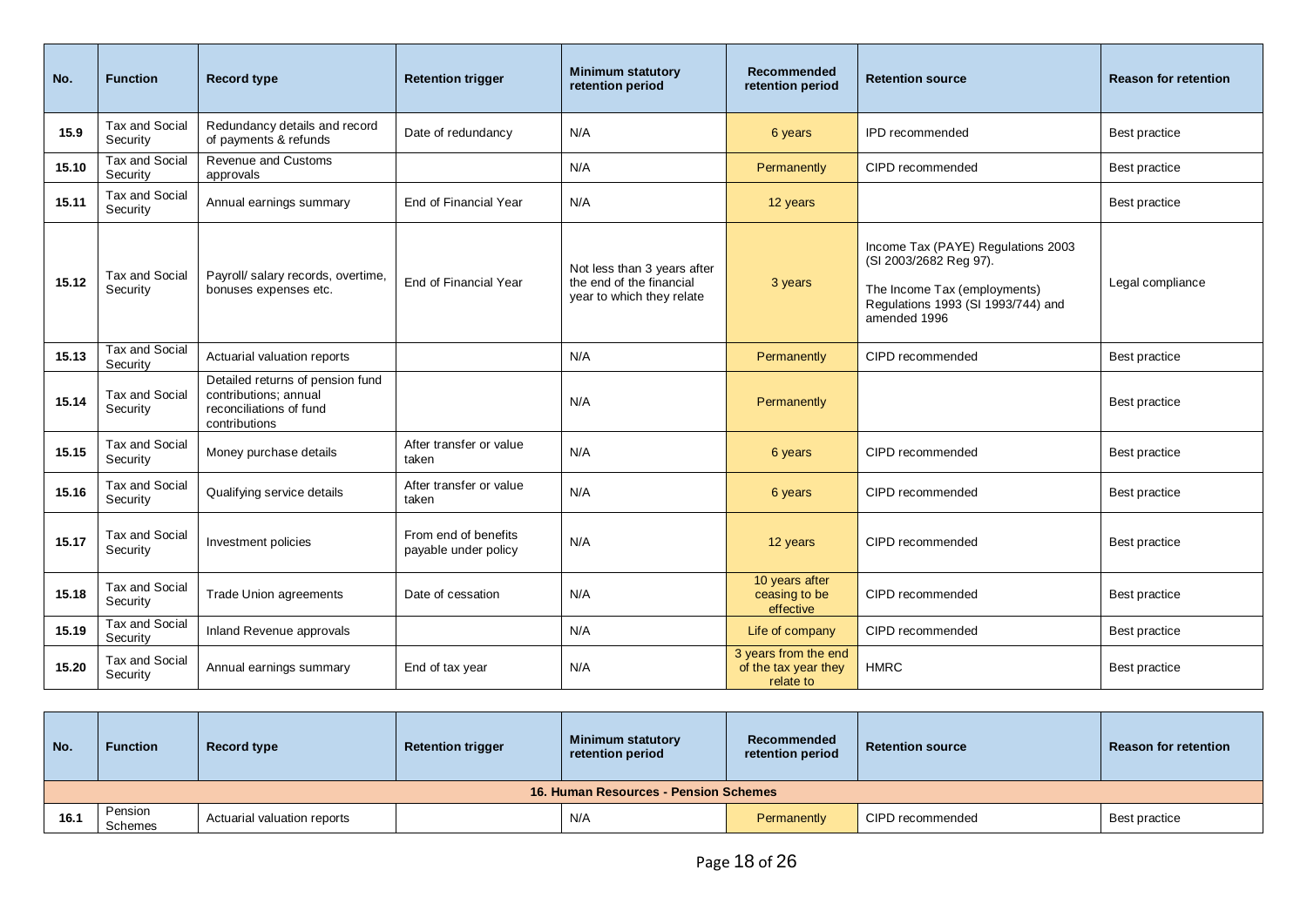| No.  | <b>Function</b>           | <b>Record type</b>                                                                                                                                                | <b>Retention trigger</b>                | <b>Minimum statutory</b><br>retention period | Recommended<br>retention period             | <b>Retention source</b>                                  | <b>Reason for retention</b> |
|------|---------------------------|-------------------------------------------------------------------------------------------------------------------------------------------------------------------|-----------------------------------------|----------------------------------------------|---------------------------------------------|----------------------------------------------------------|-----------------------------|
| 16.2 | Pension<br>Schemes        | Detailed returns of pension fund<br>contributions                                                                                                                 |                                         | N/A                                          | 6 years                                     | Pensions Regulator                                       | Best practice               |
| 16.3 | Pension<br>Schemes        | Annual reconciliations of fund<br>contributions                                                                                                                   |                                         | N/A                                          | 6 years                                     | <b>Pensions Regulator</b>                                | Best practice               |
| 16.4 | Pension<br><b>Schemes</b> | Money purchase details                                                                                                                                            | After transfer                          | N/A                                          | 6 years after<br>transfer or value<br>taken | CIPD recommended                                         | Best practice               |
| 16.5 | Pension<br><b>Schemes</b> | Qualifying service details                                                                                                                                        | After transfer                          | N/A                                          | 6 years after<br>transfer or value<br>taken | CIPD recommended                                         | Best practice               |
| 16.6 | Pension<br>Schemes        | Investment policies                                                                                                                                               | End of benefits payable<br>under policy | N/A                                          | 12 years                                    | CIPD recommended                                         | Best practice               |
| 16.7 | Pension<br>Schemes        | Pensioner records                                                                                                                                                 | After benefits cease                    | N/A                                          | 12 years after<br>benefits cease            | CIPD recommended                                         | Best practice               |
| 16.8 | Pension<br>Schemes        | Records relating to retirement<br>benefits                                                                                                                        | After transfer or value<br>taken        | N/A                                          | 6 years                                     | RBS(IP)R recommended                                     | Best practice               |
|      |                           |                                                                                                                                                                   |                                         | 17. Human Resources - Personnel Records      |                                             |                                                          |                             |
| 17.1 | Personnel<br>Records      | Records relating to retirement<br>benefits                                                                                                                        | After a year of retirement              | N/A                                          | 6 years                                     | RBS(IP)R recommended                                     | Best practice               |
| 17.2 | Personnel<br>Records      | Terms and conditions of service,<br>both general terms and<br>conditions applicable to all staff,<br>and specific terms and<br>conditions applying to individuals | Leaving date                            | N/A                                          | 6 years                                     | Limitations Act 1980 Limitation for legal<br>proceedings | Legal compliance            |
| 17.3 | Personnel<br>Records      | <b>Benefits and Deductions</b><br>(Service contracts for directors<br>(companies)                                                                                 | Date of cessation of<br>directorship    | 3 years                                      | 6 years                                     | <b>ICSA</b>                                              | Best practice               |
| 17.4 | Personnel<br>Records      | Remuneration package                                                                                                                                              | Leaving date                            | N/A                                          | 6 years                                     | Limitations Act 1980 Limitation for legal<br>proceedings | Legal compliance            |
| 17.5 | Personnel<br>Records      | Former employees' Human<br>Resources files                                                                                                                        | Leaving date                            | N/A                                          | 6 years                                     | CIPD recommended                                         | Best practice               |
| 17.6 | Personnel<br>Records      | References to be provided for<br>former employees                                                                                                                 | Leaving date                            | N/A                                          | 6 years                                     | CIPD recommended                                         | Best practice               |
| 17.7 | Personnel<br>Records      | <b>Training Programmes</b>                                                                                                                                        | Leaving date                            | N/A                                          | 6 years                                     | CIPD recommended                                         | Best practice               |
| 17.8 | Personnel<br>Records      | Individual training records                                                                                                                                       | Leaving date                            | N/A                                          | 6 years                                     | CIPD recommended                                         | Best practice               |
| 17.9 | Personnel<br>Records      | Short lists, interview notes and<br>related application forms                                                                                                     | <b>Last Action</b>                      | N/A                                          | 1 year                                      | CIPD recommended                                         | Best practice               |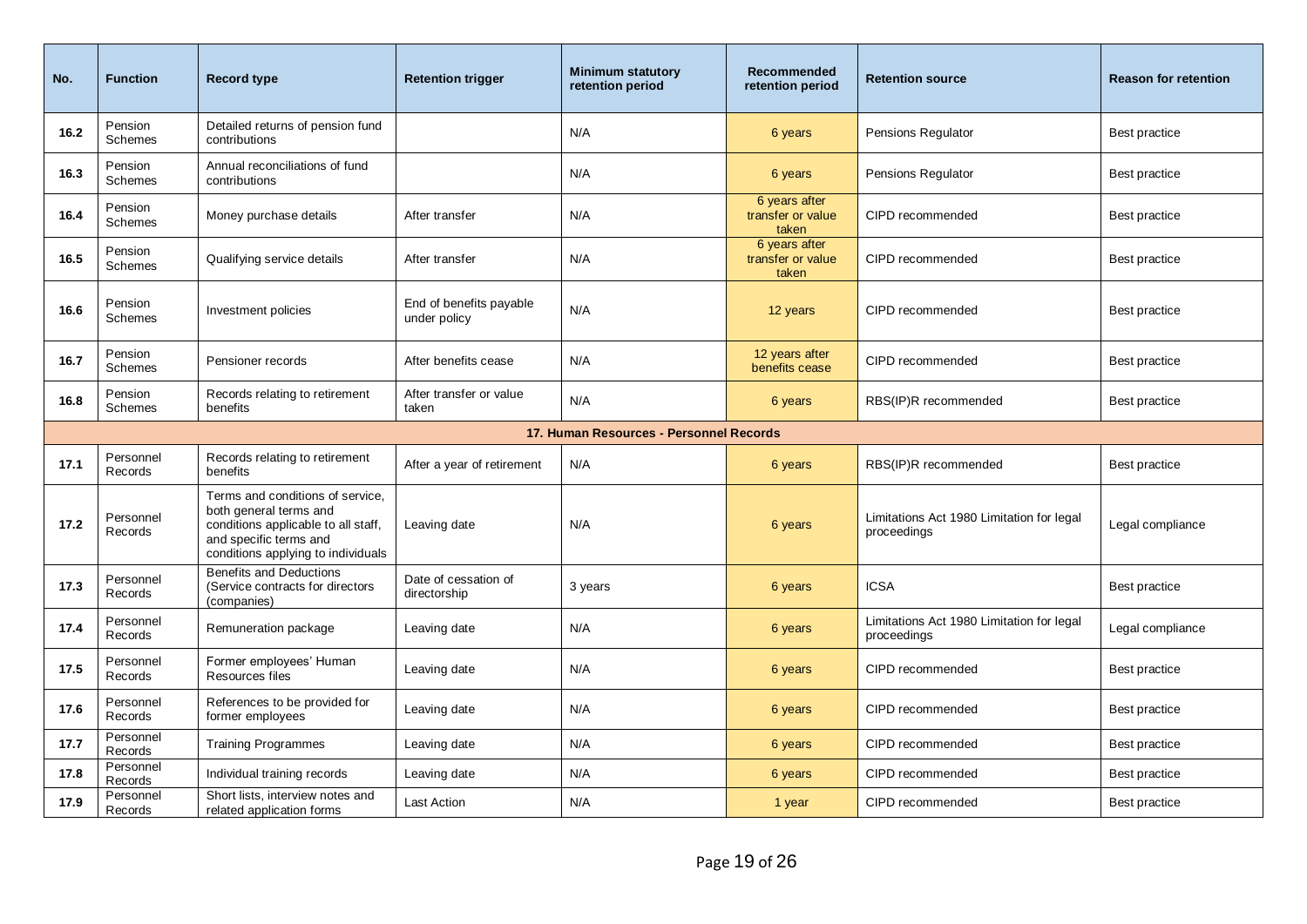| No.   | <b>Function</b>      | <b>Record type</b>                                                                                                 | <b>Retention trigger</b> | <b>Minimum statutory</b><br>retention period         | Recommended<br>retention period | <b>Retention source</b>                                                                                                                   | <b>Reason for retention</b>                                                                                                                          |
|-------|----------------------|--------------------------------------------------------------------------------------------------------------------|--------------------------|------------------------------------------------------|---------------------------------|-------------------------------------------------------------------------------------------------------------------------------------------|------------------------------------------------------------------------------------------------------------------------------------------------------|
| 17.10 | Personnel<br>Records | Application forms of non-short<br>listed candidates                                                                | After notification       | 1 year                                               | 1 year                          | Limitations Act 1980<br>SDA & RRA recommend 3 months<br>Commission for Racial Equality and<br>Equal Opportunities recommends 6<br>months. | Legal compliance                                                                                                                                     |
| 17.11 | Personnel<br>Records | DBS certificate number                                                                                             | Date of clearance        | Date of clearance $+$ up to<br>a maximum of 6 months | 3 years                         | DBS check code of practice (Home<br>office)                                                                                               | Legal compliance<br>Cassiltoun Housing<br>Association hold only the<br>certificate number but the<br>system reminds HR to<br>check again in 3 years. |
| 17.12 | Personnel<br>Records | Timecards/sheets                                                                                                   | After audit              | N/A                                                  | 2 years                         | CIPD recommended                                                                                                                          | Best practice                                                                                                                                        |
| 17.13 | Personnel<br>Records | Trust deeds, rules and minutes<br>(for joint employee/employer<br>sports/social clubs, etc. set up<br>under trust) |                          | N/A                                                  | Permanently                     | CIPD recommended                                                                                                                          | Best practice                                                                                                                                        |
| 17.14 | Personnel<br>Records | Employer/Employee committee<br>minutes (Staff Forum)                                                               |                          | N/A                                                  | Permanently                     | CIPD recommended                                                                                                                          | Best practice                                                                                                                                        |
| 17.15 | Personnel<br>Records | Parental leave records                                                                                             | Birth of child           | N/A                                                  | 18 years from birth<br>of child | CIPD recommended                                                                                                                          | Best practice                                                                                                                                        |

| No.  | <b>Function</b>    | <b>Record type</b>                                                             | <b>Retention trigger</b> | <b>Minimum statutory</b><br>retention period | <b>Recommended</b><br>retention period | <b>Retention source</b>                                                                                                                                                                                    | <b>Reason for retention</b> |
|------|--------------------|--------------------------------------------------------------------------------|--------------------------|----------------------------------------------|----------------------------------------|------------------------------------------------------------------------------------------------------------------------------------------------------------------------------------------------------------|-----------------------------|
|      |                    |                                                                                |                          | 18. Human Resources - Health & Safety        |                                        |                                                                                                                                                                                                            |                             |
| 18.1 | Health &<br>Safety | Medical records relating to<br>control of asbestos                             |                          | 40 years                                     | 40 years                               | The Control of Asbestos at Work<br>Regulations 2002 (SI 2002/2675). Also<br>see the Control of Asbestos Regulations<br>2006 (SI 2006/2739) and the Control of<br>Asbestos Regulations 2012 (SI<br>2012/632 | Legal compliance            |
| 18.2 | Health &<br>Safety | Health and safety assessments;<br>records of consultations with<br>safety reps |                          | Permanently                                  | Permanently                            | Health and Safety at Work Act 1979                                                                                                                                                                         | Legal compliance            |
| 18.3 | Health &<br>Safety | Health and safety policy<br>statements                                         |                          | Permanently                                  | Permanently                            | Health and Safety at Work Act 1979                                                                                                                                                                         | Legal compliance            |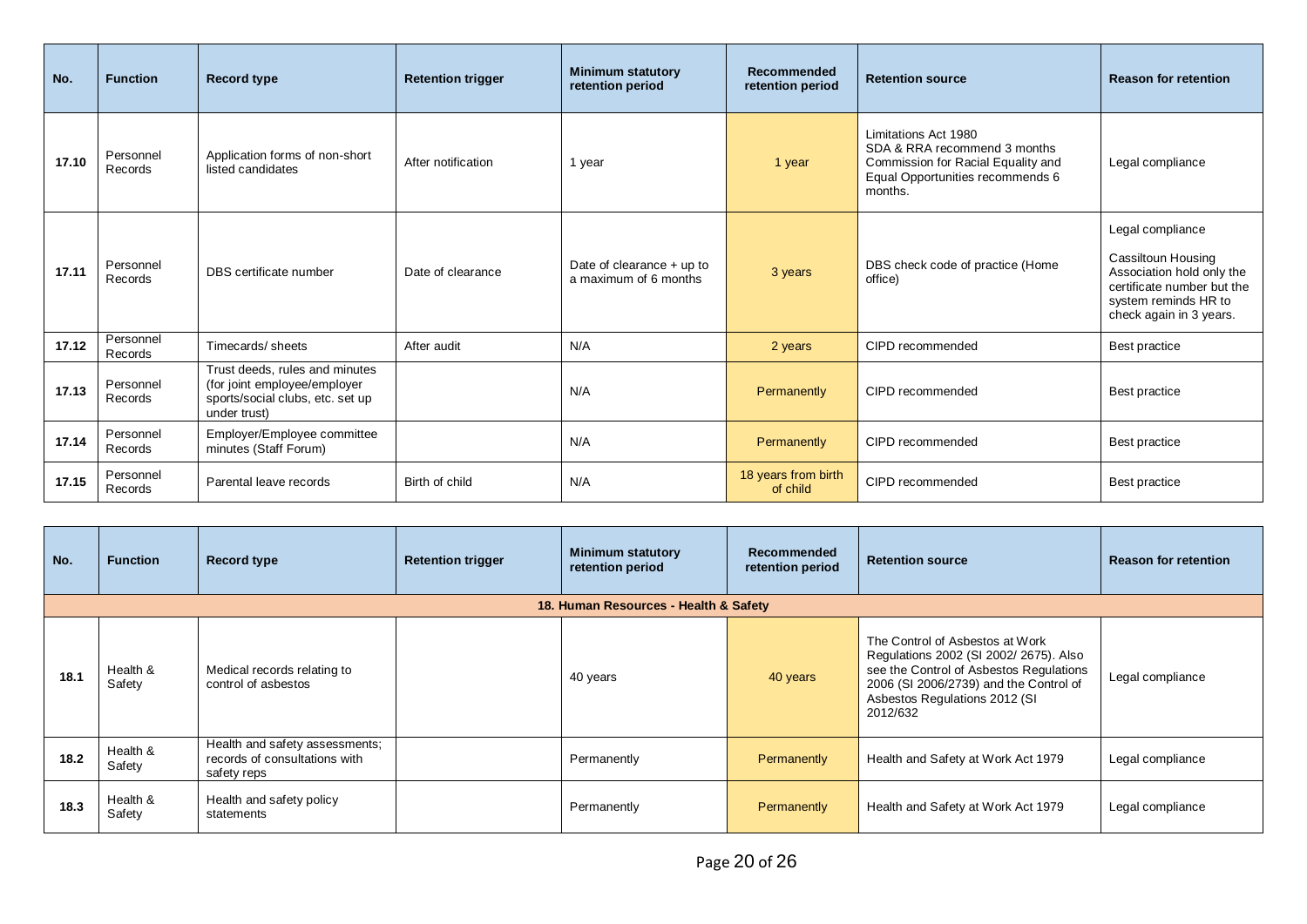| No.  | <b>Function</b>                                  | <b>Record type</b>                                                                                                | <b>Retention trigger</b>                                                                                     | <b>Minimum statutory</b><br>retention period | <b>Recommended</b><br>retention period                                                                             | <b>Retention source</b>                                                                                                                                       | <b>Reason for retention</b> |
|------|--------------------------------------------------|-------------------------------------------------------------------------------------------------------------------|--------------------------------------------------------------------------------------------------------------|----------------------------------------------|--------------------------------------------------------------------------------------------------------------------|---------------------------------------------------------------------------------------------------------------------------------------------------------------|-----------------------------|
| 18.4 | Health &<br>Safety                               | Accident records, reports,<br>accident books                                                                      | Date of occurrence                                                                                           | 3 years                                      | 6 years after date of<br>occurrence/entry                                                                          | RIDDOR Limitation for legal proceedings<br>RIDDOR 1995 and Limitation Act 1980<br>Special rules apply concerning incidents<br>involving hazardous substances. | Legal compliance            |
| 18.5 | Health &<br>Safety                               | Sickness records                                                                                                  | Date of occurrence                                                                                           | 3 years                                      | 6 years from date of<br>sickness                                                                                   | The Statutory Sick Pay (General)<br>Regulations 1982 (SI 1982/894) as<br>amended<br>Professional Standards Agency                                             | Legal compliance            |
| 18.6 | Health &<br>Safety                               | Health and safety statutory<br>notices                                                                            | Once compliant                                                                                               | 6 years after compliance                     | 6 years after<br>compliance                                                                                        | Limitations Act 1980 Limitation for legal<br>proceedings                                                                                                      | Legal compliance            |
|      |                                                  |                                                                                                                   |                                                                                                              | 19. Technical and Research Records           |                                                                                                                    |                                                                                                                                                               |                             |
| 19.1 | Technical and<br>Research                        | Technical and research records                                                                                    | After requirements have<br>ended                                                                             | N/A                                          | 12-15 years after<br>requirements have<br>ended for both<br>records and reports<br>and drawings and<br>other data. | <b>NCVO</b>                                                                                                                                                   | Best practice               |
|      |                                                  |                                                                                                                   |                                                                                                              | 20. ASB case files and associated documents  |                                                                                                                    |                                                                                                                                                               |                             |
| 20.1 | ASB case files<br>and<br>associated<br>documents | ASB (Anti-social behaviour)<br>case files and associated<br>documents                                             |                                                                                                              | N/A                                          | 5 years or until end<br>of legal action                                                                            |                                                                                                                                                               | Best practice               |
|      |                                                  |                                                                                                                   | 21. Supporting people – subsidy claims / support plans / single assessments including supporting information |                                              |                                                                                                                    |                                                                                                                                                               |                             |
| 21.1 | Supporting<br>People                             | Supporting people - subsidy<br>claims / support plans / single<br>assessments including<br>supporting information |                                                                                                              | N/A                                          | Duration of tenancy                                                                                                |                                                                                                                                                               | Best practice               |
|      |                                                  |                                                                                                                   |                                                                                                              | <b>22. Resident Meetings</b>                 |                                                                                                                    |                                                                                                                                                               |                             |
| 22.1 | Resident<br>Meetings                             | <b>Resident Meeting Minutes</b>                                                                                   | From date of meeting                                                                                         | N/A                                          | 1 year                                                                                                             | ICSA recommended                                                                                                                                              | Best practice               |
|      |                                                  |                                                                                                                   |                                                                                                              | 23. Property Sales                           |                                                                                                                    |                                                                                                                                                               |                             |
| 23.1 | Home<br>Ownership                                | New Sales applications                                                                                            | Offer accepted                                                                                               | 6 years after offer<br>accepted              | 6 years                                                                                                            | Limitation Act 1980, section 2                                                                                                                                | Best practice               |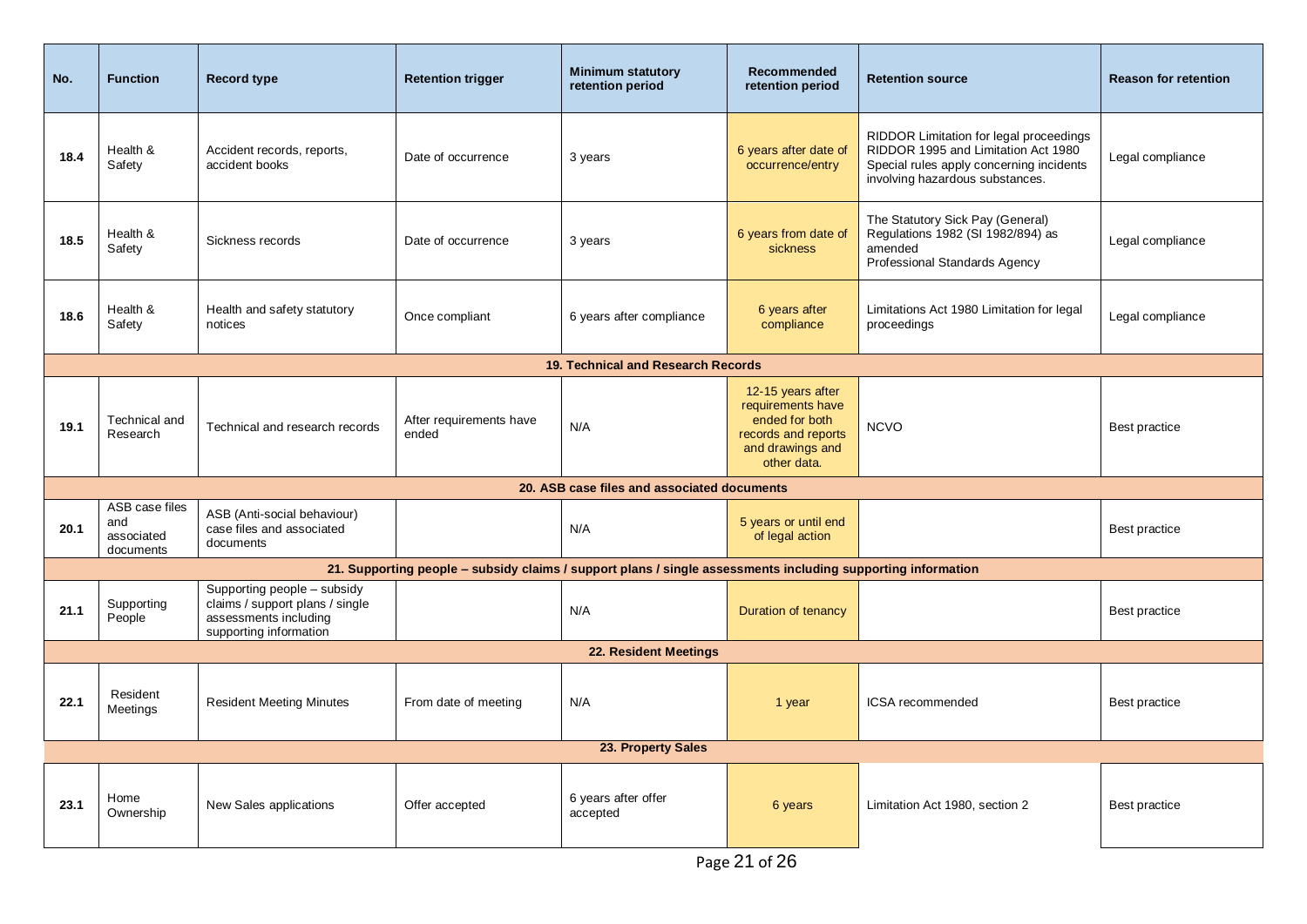| No.  | <b>Function</b>       | <b>Record type</b>                                | <b>Retention trigger</b> | <b>Minimum statutory</b><br>retention period | <b>Recommended</b><br>retention period | <b>Retention source</b>        | <b>Reason for retention</b> |
|------|-----------------------|---------------------------------------------------|--------------------------|----------------------------------------------|----------------------------------------|--------------------------------|-----------------------------|
| 23.2 | <b>Property Sales</b> | Registrations of interest                         | Sale of property         | N/A                                          | 2 years                                |                                | Best practice               |
| 23.3 | <b>Property Sales</b> | <b>Offer Details</b>                              | Offer accepted           | current year plus 6 years                    | 6 years                                | Estate Agency Act 1979         | Legal compliance            |
| 23.4 | <b>Property Sales</b> | Completion documentation                          | Completion of Sale       | 12 years                                     | 12 years                               | Housing Act 1985               | Best practice               |
| 23.6 | <b>Property Sales</b> | Post purchase questionnaire/<br>customer feedback | Date of creation         | N/A                                          | 3 years                                | National Archives guidance     | Best practice               |
| 23.6 | <b>Property Sales</b> | Help to Buy applications                          | Offer accepted           | 6 years after offer<br>accepted              | 6 years                                | Limitation Act 1980, section 2 | Best practice               |
| 23.7 | <b>Property Sales</b> | Resales (Shared Ownership)                        | Offer accepted           | 6 years after offer<br>accepted              | 6 years                                | Limitation Act 1980, section 2 | Best practice               |
| 23.8 | <b>Property Sales</b> | Staircasing process documents                     | Completion of Sale       | 12 years                                     | 12 years                               | Housing Act 1985               | Best practice               |
| 23.9 | <b>Property Sales</b> | Right to Buy/ Acquire files                       | Completion of Sale       | 12 years                                     | 12 years                               | Housing Act 1985               | Best practice               |

# **STATUTORY RETENTION PERIODS**

The following represents an ever-changing list of retention periods. The list is not exhaustive. The list may need to be modified to suit your particular organisation The main UK legislation regulating statutory retention periods is summarised below. If employers are in doubt, it's a good idea to keep records for at least 6 years (5 in Scotland), to cover the time limit for bringing any civil legal action.

## **Accident books, accident records/reports**

Statutory retention period: 3 years from the date of the last entry (or, if the accident involves a child/ young adult, then until that person reaches the age of 21). (See below for accidents involving chemicals or asbestos).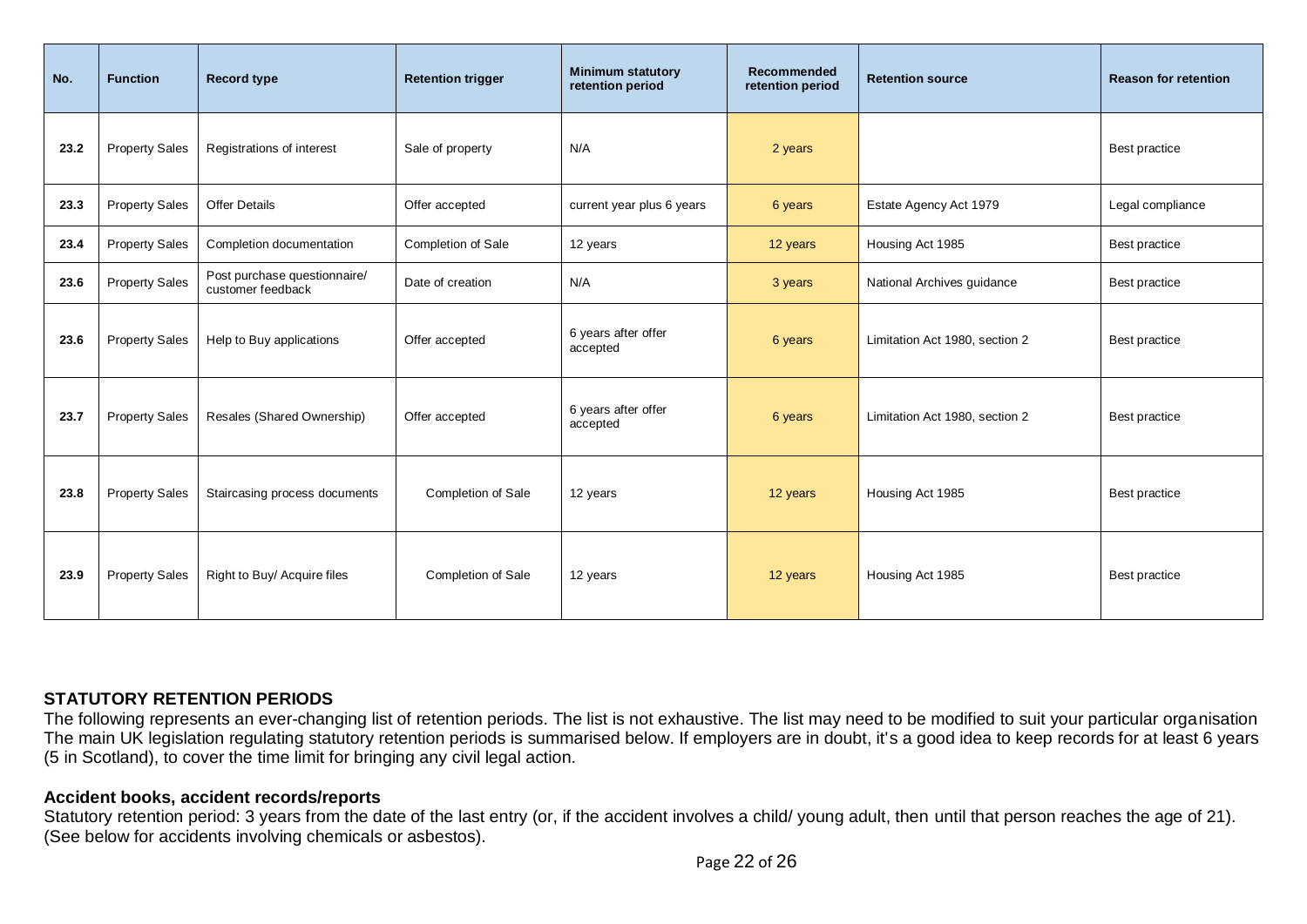Statutory authority: The Reporting of Injuries, Diseases and Dangerous Occurrences Regulations 1995 (RIDDOR) (SI 1995/3163) as amended, and Limitation Act 1980. Special rules apply concerning incidents involving hazardous substances (see below).

## **Accounting records**

Statutory retention period: 3 years for private companies, 6 years for public limited companies. Statutory authority: Section 221 of the Companies Act 1985 as modified by the Companies Acts 1989 and 2006.

## **Income tax and NI returns, income tax records and correspondence with HMRC**

Statutory retention period: not less than 3 years after the end of the financial year to which they relate. Statutory authority: The Income Tax (Employments) Regulations 1993 (SI 1993/744) as amended, for example by The Income Tax (Employments) (Amendment No. 6) Regulations 1996 (SI 1996/2631).

## **Medical records and details of biological tests under the Control of Lead at Work Regulations**

Statutory retention period: 40 years from the date of the last entry. Statutory authority: The Control of Lead at Work Regulations 1998 (SI 1998/543) as amended by the Control of Lead at Work Regulations 2002 (SI 2002/2676).

# **Medical records as specified by the Control of Substances Hazardous to Health Regulations (COSHH)**

Statutory retention period: 40 years from the date of the last entry. Statutory authority: The Control of Substances Hazardous to Health Regulations 1999 and 2002 (COSHH) (SIs 1999/437 and 2002/2677).

# **Medical records under the Control of Asbestos at Work Regulations:**

medical records containing details of employees exposed to asbestos and medical examination certificates Statutory retention period: (medical records) 40 years from the date of the last entry; (medical examination certificates) 4 years from the date of issue. Statutory authority: The Control of Asbestos at Work Regulations 2002 (SI 2002/ 2675). Also see the Control of Asbestos Regulations 2006 (SI 2006/2739) and the Control of Asbestos Regulations 2012 (SI 2012/632)

# **Medical records under the Ionising Radiations Regulations 1999**

Statutory retention period: until the person reaches 75 years of age, but in any event for at least 50 years. Statutory authority: The Ionising Radiations Regulations 1999 (SI 1999/3232).

## **Records of tests and examinations of control systems and protective equipment under the Control of Substances Hazardous to Health Regulations (COSHH)**

Statutory retention period: 5 years from the date on which the tests were carried out. Statutory authority: The Control of Substances Hazardous to Health Regulations 1999 and 2002 (COSHH) (SIs 1999/437 and 2002/2677).

# **Records relating to children and young adults**

Statutory retention period: until the child/young adult reaches the age of 21. Statutory authority: Limitation Act 1980.

**Retirement Benefits Schemes** – records of notifiable events, for example, relating to incapacity Statutory retention period: 6 years from the end of the scheme year in which the event took place.

Page 23 of 26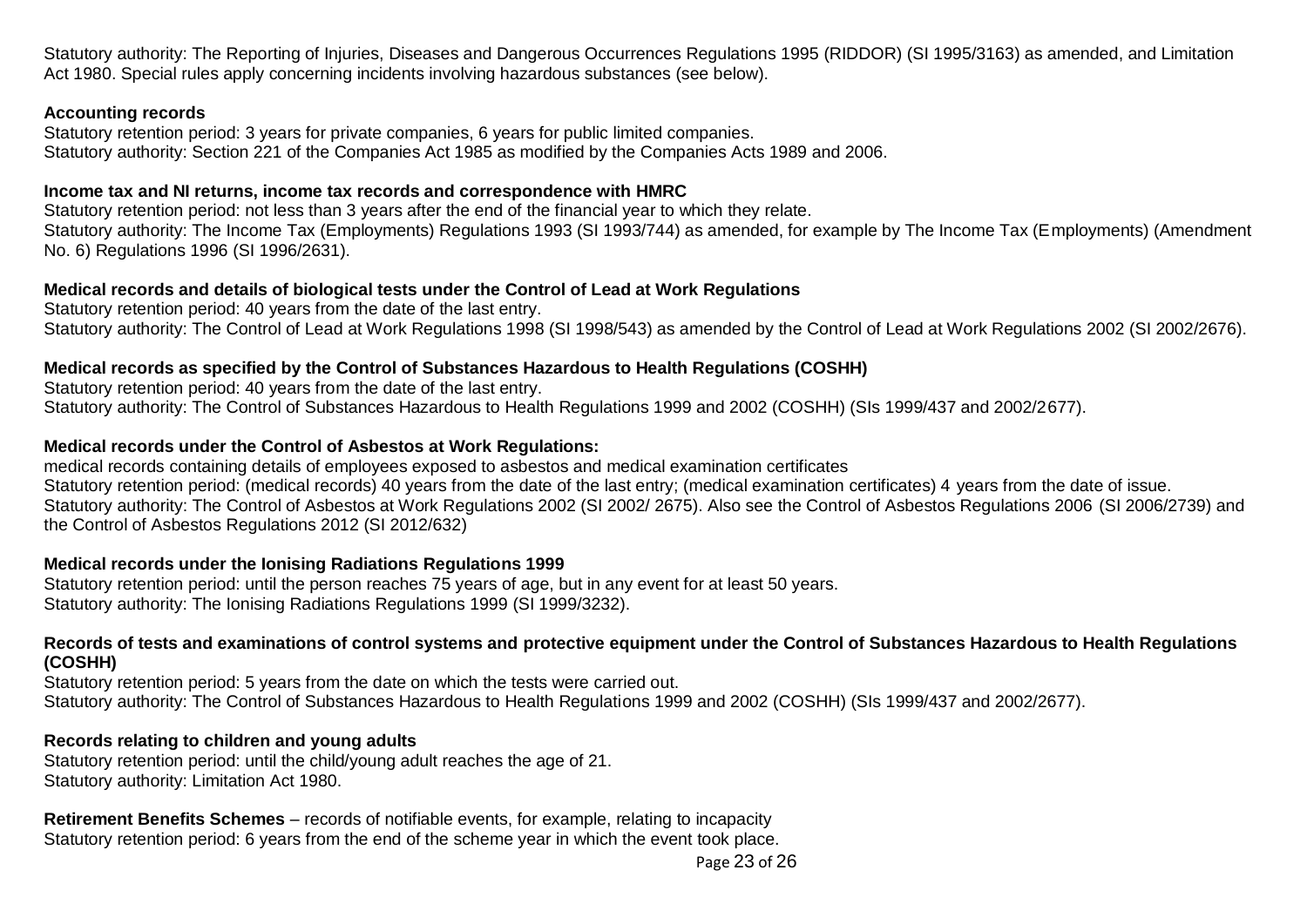Statutory authority: The Retirement Benefits Schemes (Information Powers) Regulations 1995 (SI 1995/3103)

# **Statutory Maternity Pay records, calculations, certificates (Mat B1s) or other medical evidence**

Statutory retention period: 3 years after the end of the tax year in which the maternity period ends. Statutory authority: The Statutory Maternity Pay (General) Regulations 1986 (SI 1986/1960) as amended.

## **Wage/salary records (also overtime, bonuses, expenses)**

Statutory retention period: 6 years. Statutory authority: Taxes Management Act 1970.

## **National minimum wage records**

Statutory retention period: 3 years after the end of the pay reference period following the one that the records cover. Statutory authority: National Minimum Wage Act 1998.

## **Records relating to working time**

Statutory retention period: 2 years from date on which they were made. Statutory authority: The Working Time Regulations 1998 (SI 1998/1833).

## **Recommended (non-statutory) Retention Periods**

For many types of HR records, there is no definitive retention period: it is up to the employer to decide how long to keep them. Different organisations make widely differing decisions about the retention periods to adopt. Employers must consider what a necessary retention period is for them, depending on the type of record.

The advice in this factsheet is based on the time limits for potential UK tribunal or civil claims. The period is often a question of judgement rather than there being any definitive right answer. For example, some records managers in public sector organisations recommend keeping an employee's records until they reach the age of 100, especially for pension purposes

The UK Limitation Act 1980 contains a 6-year time limit for starting many legal proceedings. So, where documents may be relevant to a contractual claim, it's recommended that these are kept for at least a corresponding 6-year period.

## **Application forms and interview notes (for unsuccessful candidates)**

Recommended retention period: 6 months to a year. (Because of the time limits in the various discrimination Acts, minimum retention periods for records relating to advertising of vacancies and job applications should be at least 6 months. A year may be more advisable as the time limits for bringing claims can be extended. Successful job applicants documents will be transferred to the personnel file in any event.

# **Assessments under health and safety regulations and records of consultations with safety representatives and committees**

Recommended retention period: permanently.

## **Inland Revenue/HMRC approvals**

Recommended retention period: permanently.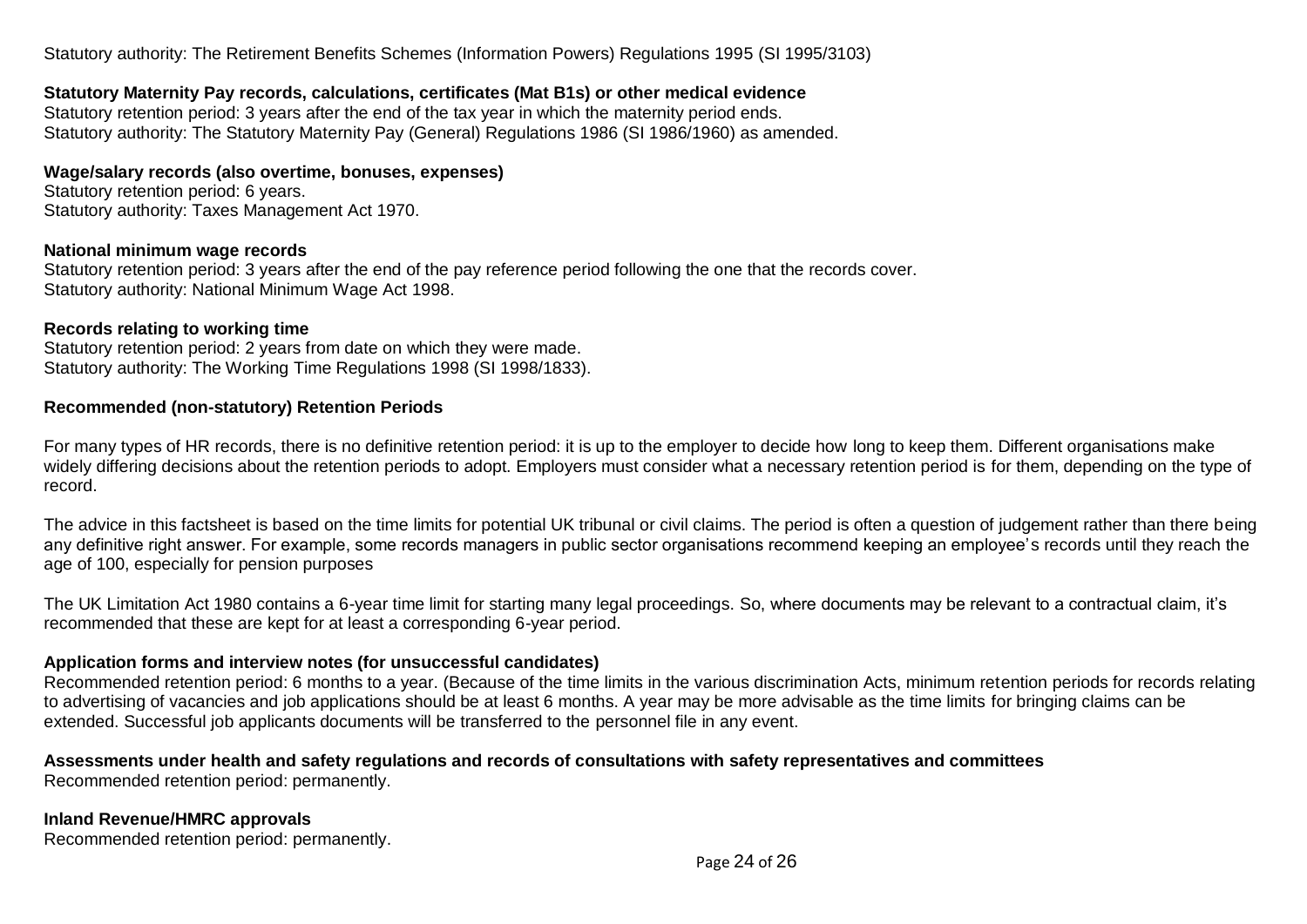#### **Money purchase details**

Recommended retention period: 6 years after transfer or value taken.

## **Parental leave**

Recommended retention period: 5 years from birth/adoption of the child or 18 years if the child receives a disability allowance.

#### **Pension scheme investment policies**

Recommended retention period: 12 years from the ending of any benefit payable under the policy.

## **Pensioners' records**

Recommended retention period: 12 years after benefit ceases.

**Personnel files and training records** (including disciplinary records and working time records) Recommended retention period: 6 years after employment ceases.

**Redundancy details, calculations of payments, refunds, notification to the Secretary of State**

Recommended retention period: 6 years from the date of redundancy

**Senior executives' records** (that is, those on a senior management team or their equivalents) Recommended retention period: permanently for historical purposes.

# **Statutory Sick Pay records, calculations, certificates, self-certificates**

Recommended retention period: The Statutory Sick Pay (Maintenance of Records) (Revocation) Regulations 2014 (SI 2014/55) abolished the former obligation on employers to keep these records. Although there is no longer a specific statutory retention period, employers still have to keep sickness records to best suit their business needs. It is advisable to keep records for at least 3 months after the end of the period of sick leave in case of a disability discrimination claim. However, if there were to be a contractual claim for breach of an employment contract it may be safer to keep records for 6 years after the employment ceases.

#### **Timecards**

Recommended retention period: 2 years after audit.

## **Trade union agreements**

Recommended retention period: 10 years after ceasing to be effective.

## **Trust deeds and rules**

Recommended retention period: permanently.

# **Trustees' minute books**

Recommended retention period: permanently.

# **Works council minutes**